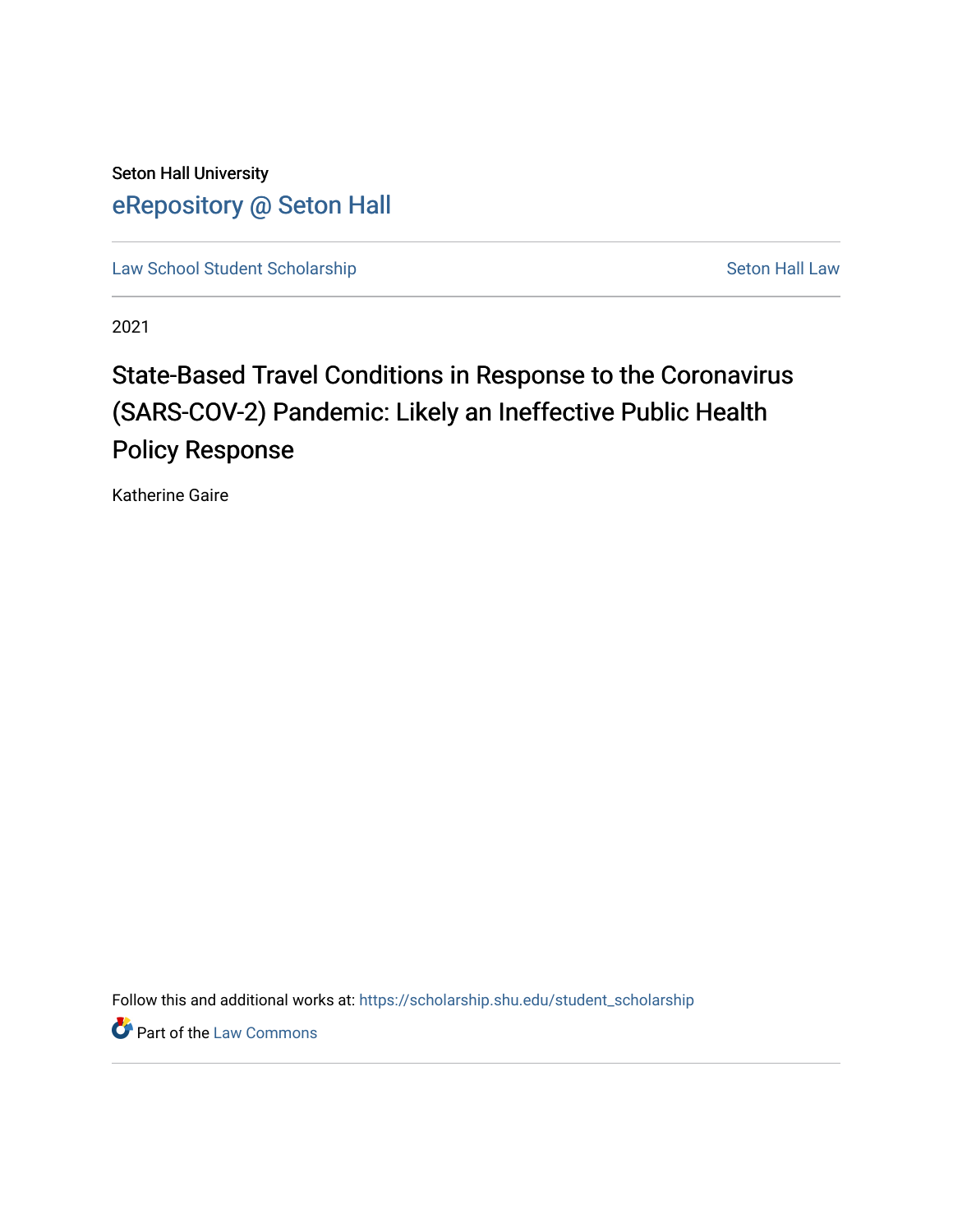# **TABLE OF CONTENTS**

| $\mathsf{A}$ .                        | Issue: Overview of Travel Conditions in Selected States (New York/Florida and |  |
|---------------------------------------|-------------------------------------------------------------------------------|--|
| <b>B.</b>                             |                                                                               |  |
| i.<br>ii.<br><i>iii.</i><br>iv.<br>C. |                                                                               |  |
| i.<br>ii.                             |                                                                               |  |
| A.                                    |                                                                               |  |
| <b>B</b> .                            |                                                                               |  |
| $\mathcal{C}$ .                       |                                                                               |  |
|                                       |                                                                               |  |
| A.                                    |                                                                               |  |
| i.<br>ii.<br><b>B.</b>                |                                                                               |  |
| i.<br>ii.                             |                                                                               |  |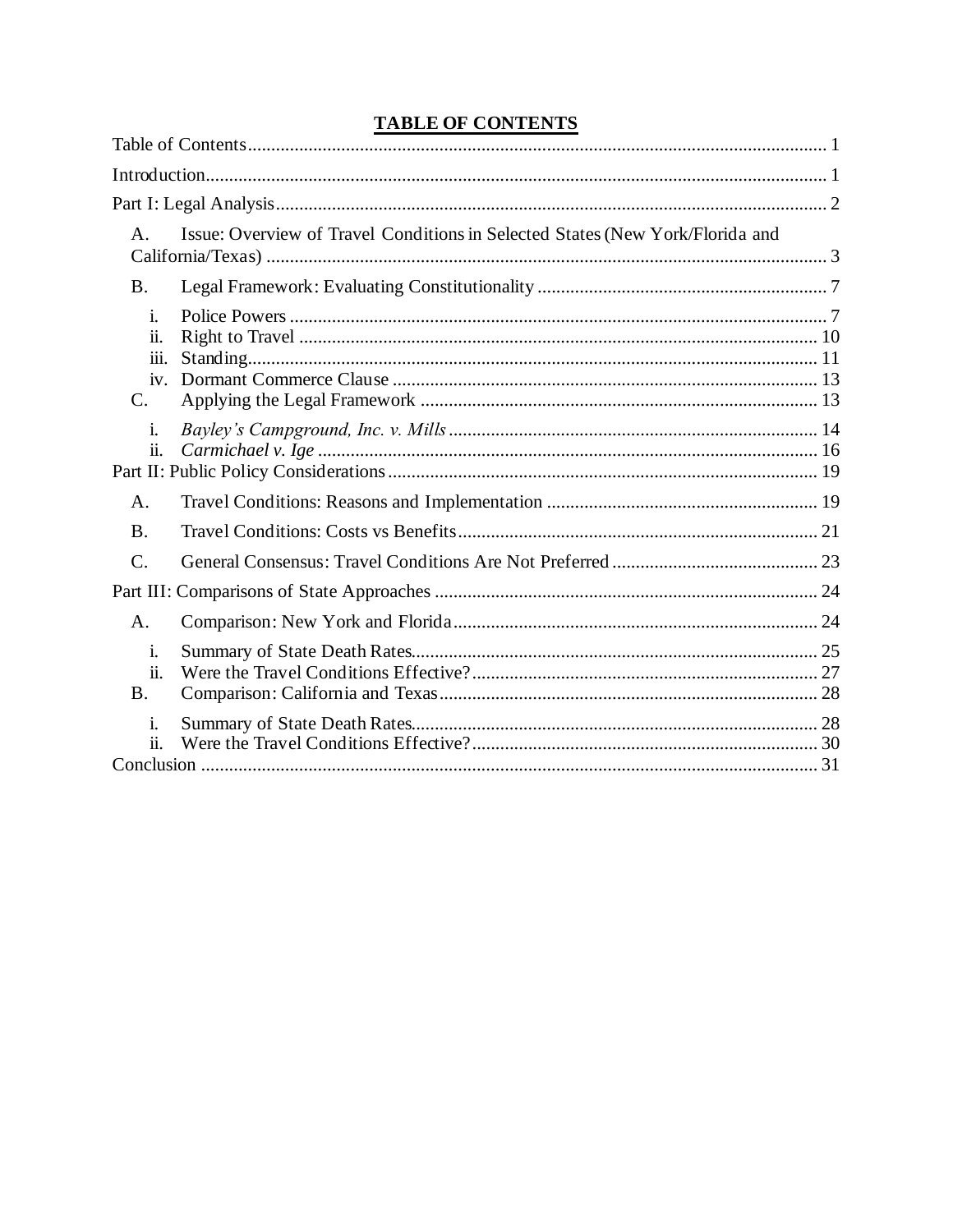#### **INTRODUCTION**

A novel coronavirus ("SARS-CoV-2") began circulating late in 2019, and the World Health Organization ("WHO") declared a pandemic in March 2020.<sup>1</sup> In response to the public health threat the pandemic presented, some states within the United States implemented travel restrictions, typically through executive orders issued by state governors. The term "travel restriction" as used by the states refers to conditions of entry, such as testing, vaccination, or quarantine requirements. Since these are not restrictions on travel, for the purposes of this paper the term "travel condition" is used to more accurately refer to the conditions states imposed on travelers or residents entering from out-of-state.

The issue presented by such travel conditions is whether they are: 1) constitutional exercises of state police powers; or 2) good public policy for managing the public health emergency. While there were some legal challenges to these travel conditions, they failed due to lack of standing by the plaintiff, deference to the state governor or health official's exercise of state police powers in public health emergencies, or both. Although these legal challenges failed on constitutional grounds, there are still public policy reasons for states to reconsider their use of travel conditions. Principally, the travel conditions likely are not effective due to the nature of SARS-CoV-2, which can be transmitted by asymptomatic individuals, and can take up to fourteen days to cause the illness known as COVID-19. Based on asymptomatic carriers and a long incubation period, by the time a case is identified in a state, the virus could have been circulating in the population for at least fourteen days. At that point a travel condition is akin to closing the barn door after the horse has already escaped.

This paper focuses on the state-level travel conditions imposed in the United States. For

<sup>1</sup> *WHO Director-General's opening remarks at the media briefing on COVID-19 – 11 March 2020*, WORLD HEALTH ORGANIZATION (Mar. 11, 2020), https://www.who.int/director-general/speeches/detail/who-director-general-sopening-remarks-at-the-media-briefing-on-covid-19---11-march-2020.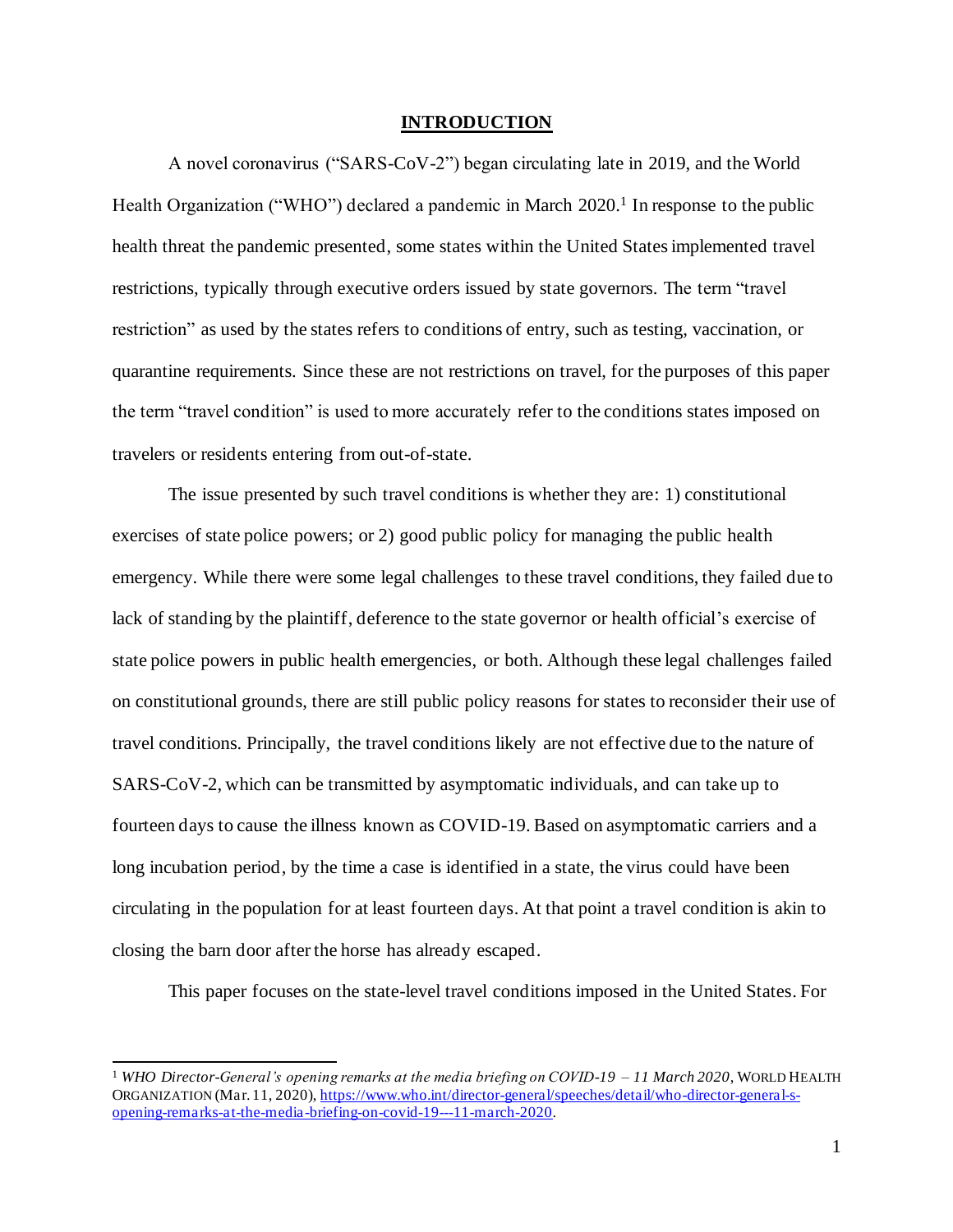the purposes of comparing travel conditions, SARS-CoV-2 cases, and COVID-19 deaths, this paper assesses two state pairings based on their similarity in population characteristics: New York and Florida; and California and Texas. Part I begins with an assessment of the legal issues including: an overview of travel conditions in the selected states in Section A; a review of the legal framework for evaluating the constitutionality of travel conditions in Section B; and an application of the legal framework to two cases in Section C. Part II assesses the public policy considerations of state-based travel conditions, beginning with a review of the reasons for travel conditions in Section A, an assessment of the costs versus benefits of travel conditions in Section B, and a conclusion in Section C that travel conditions are likely not a preferred public policy based on the attributes of SARS-CoV-2. Part III continues the public policy assessment of the travel conditions with a comparison of travel conditions used and case count and death statistics for four states: Section A compares New York and Florida; Section B compares California and Texas. These state comparison-pairs have similar population characteristics but applied different travel condition policies.

Based on the data available, even though state-level travel conditions are likely constitutional, they are likely not good public policy tools for diseases like SARS-CoV-2, and likely did not have a discernable effect on case counts or death rates. Additional epidemiological research should be conducted to determine what role, if any, travel conditions may have played in reducing case counts or death rates.

#### **PART I: LEGAL ANALYSIS**

States have a history of broad police powers during public health emergencies dating back to the 1900s. Coupled with a deference to state police powers, during the SARS-CoV-2 pandemic, states structured their travel conditions such that they are not travel "bans" but are instead quarantine or testing conditions for entry. These travel conditions do not ban out-of-state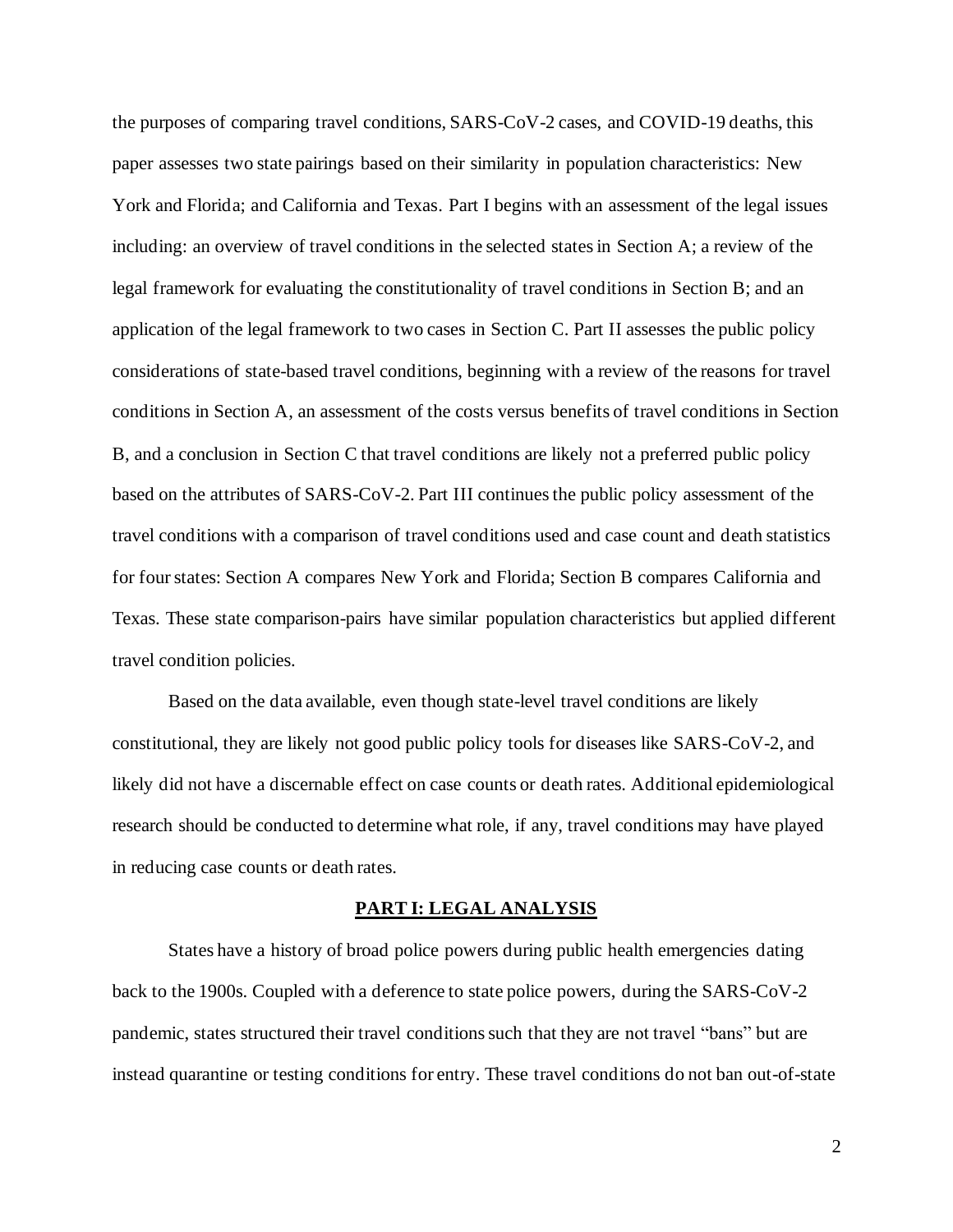visitors, making it difficult for plaintiffs to establish standing. While there is a Fourteenth Amendment right to travel, under the deference of *Jacobson v. Commonwealth of Massachusetts*, states showed that the travel conditions were necessary based on the public health emergency. Courts focused their review on the unknown characteristics of SARS-CoV-2, the lack of a vaccine against the virus, and the lack of an effective treatment for the illness COVID-19. This could open a potential avenue for new claims now that we are more than twelve months into the pandemic: multiple vaccines are now available for use, and the characteristics of SARS-CoV-2 transmission and the treatment of COVID-19 are better understood. In this evolving environment, a challenge on constitutional grounds may now have a better chance of success.

This Part I focuses on the legal analysis of the travel conditions. Section A reviews the travel conditions in the selected states: New York, Florida, California, and Texas. Section B outlines the legal framework for evaluating the constitutionality of the travel conditions, specifically: i) state police powers; ii) individuals' right to travel; iii) standing; and iv) the dormant commerce clause. Section C applies the framework outlined in Section B to two cases, *Bayley's Campground, Inv. v. Mills* and *Carmichael v. Ige*.

A. Issue: Overview of Travel Conditions in Selected States (New York/Florida and California/Texas)

In early 2020 SARS-CoV-2 arrived in the United States.<sup>2</sup> Some states implemented travel conditions in response to the spread of the virus and the illness it caused. These travel conditions evolved during the pandemic, and continue to evolve at the time of this paper's submission in May 2021. This section provides an overview of when and how New York, Florida, California, and Texas implemented travel conditions, and how these conditions evolved up to May 2021.

<sup>2</sup> Eric Schumaker, *Timeline: How coronavirus got started*, ABCNEWS (Sept. 22, 2020, 11:55AM), https://abcnews.go.com/Health/timeline-coronavirus-started/story?id=69435165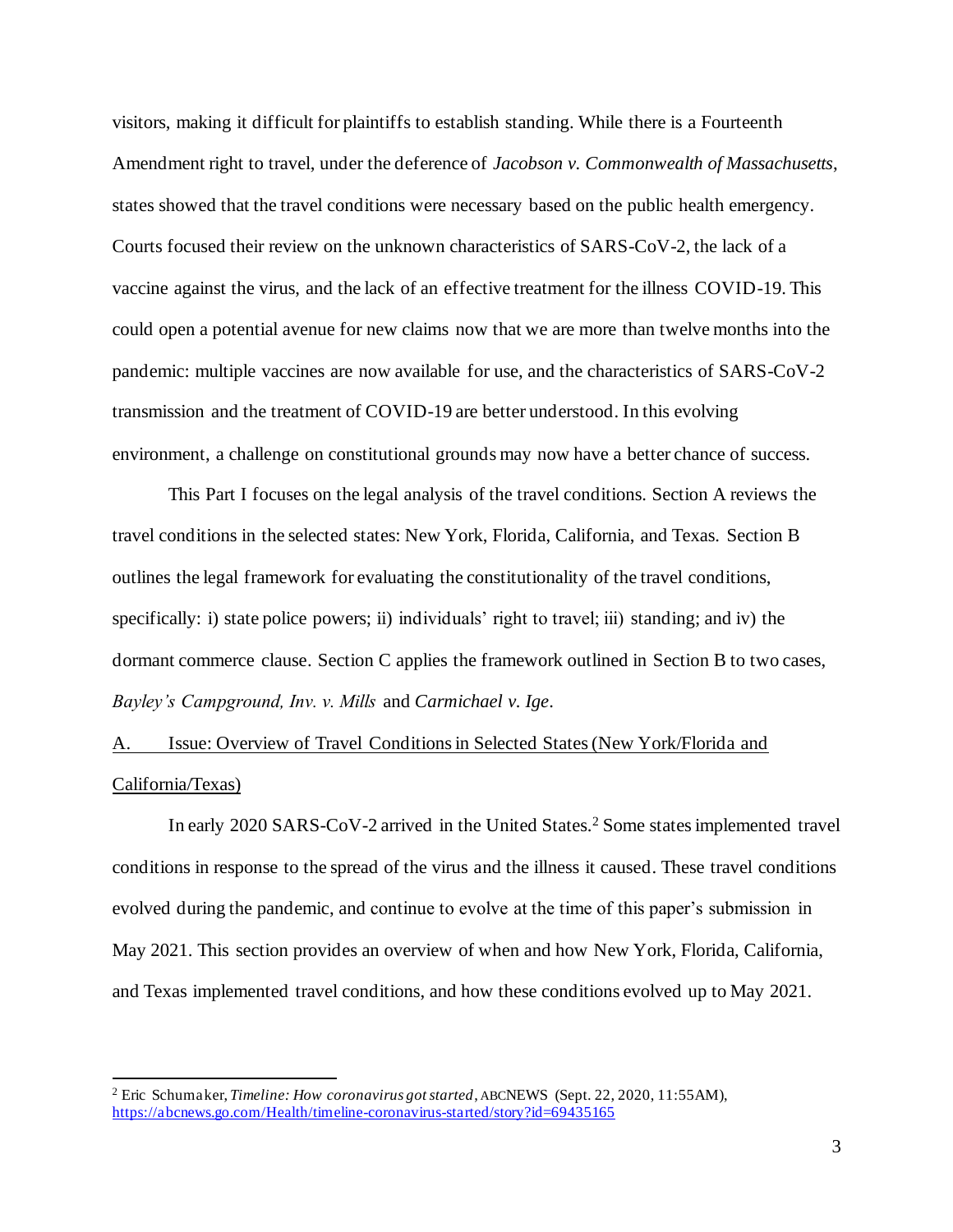New York reported its first SARS-CoV-2 case on March 1, 2020.<sup>3</sup> Case counts progressed rapidly and, on March 16, 2020, New York closed its schools statewide and established a partnership with New Jersey and Connecticut.<sup>4</sup> On March 28, 2020 the CDC issued a domestic travel advisory for New York, New Jersey, and Connecticut.<sup>5</sup> New York soon became the first epicenter of COVID-19 cases in the United States.<sup>6</sup>

However, during the time when New York experienced the peak of its outbreak, and was an epicenter of COVID-19 cases in the United States, New York did not implement any travel conditions for visitors.<sup>7</sup> It was not until Phase 2 of its reopening schedule, June 24, 2020, that New York, in conjunction with New Jersey and Connecticut, announced travel conditions for visitors.<sup>8</sup> Implementing travel conditions at the end of June 2020 meant that SARS-CoV-2 had already been circulating in New York for four months or more. <sup>9</sup> Given such a delay, the travel conditions would have only a minimal impact in reducing spread, since coronavirus was already present and widely circulating in the state. Those conditions remained in place until April 10, 2021.<sup>10</sup> Now "[a]symptomatic travelers entering New York . . . **are no longer required** to test or

<sup>3</sup> Ben Axelson, *Cornavirus timeline in NY: Here's how Gov. Cuomo has responded to COVID-19 pandemic since January*, SYRACUSE.COM (Apr. 14, 2020, updated Apr. 15, 2020),

https://www.syracuse.com/coronavirus/2020/04/coronavirus-timeline-in-ny-heres-how-gov-cuomo-has-respondedto-covid-19-pandemic-since-january.html.

<sup>4</sup> Kevin Tampone, *NY closing gyms, restaurant dining rooms, movie theaters, more starting tonight over coronavirus*, SYRACUSE.COM (Mar. 16, 2020, updated Apr. 23, 2020),

https://www.syracuse.com/coronavirus/2020/03/gyms-casinos-restaurants-more-in-ny-nj-ct-closing-tonight-overcoronavirus.html.

<sup>5</sup> Media Statement, CDC, *CDC Issues Domestic Travel Advisory for New York, New Jersey, and Connecticut* (Mar. 28, 2020) https://www.cdc.gov/media/releases/2020/s038-travel-advisory.html.

<sup>6</sup> Corinne N. Thompson, PhD, et al., *COVID-19 Outbreak – New York City*, February 29-June 1, 2020, MMWR MORB. MORTAL.WKLY REP. 2020, 69:1725-29 (DOI: http://dx.doi.org/10.15585/mmwr.mm6946a2, also at https://www.cdc.gov/mmwr/volumes/69/wr/mm6946a2.htm#:~:text=New%20York%20City%20(NYC)%20was,pan demic%20in%20the%20United%20States.&text=Approximately%20203%2C000%20cases%20of%20laboratory,an d%2032.1%25%20among%20hospitalized%20patients).

<sup>7</sup> Alexandra Kerr, *A Historical Timeline of COVID-19 in New York City*, INVESTOPEDIA (Updated Oct. 6, 2020), https://www.investopedia.com/historical-timeline-of-covid-19-in-new-york-city-5071986.

<sup>8</sup> *Id.*

<sup>9</sup> *Id.*

<sup>10</sup> *COVID-19 Travel Advisory*, New York State COVID-19 Updates, https://coronavirus.health.ny.gov/covid-19 travel-advisory (last accessed May 2, 2021).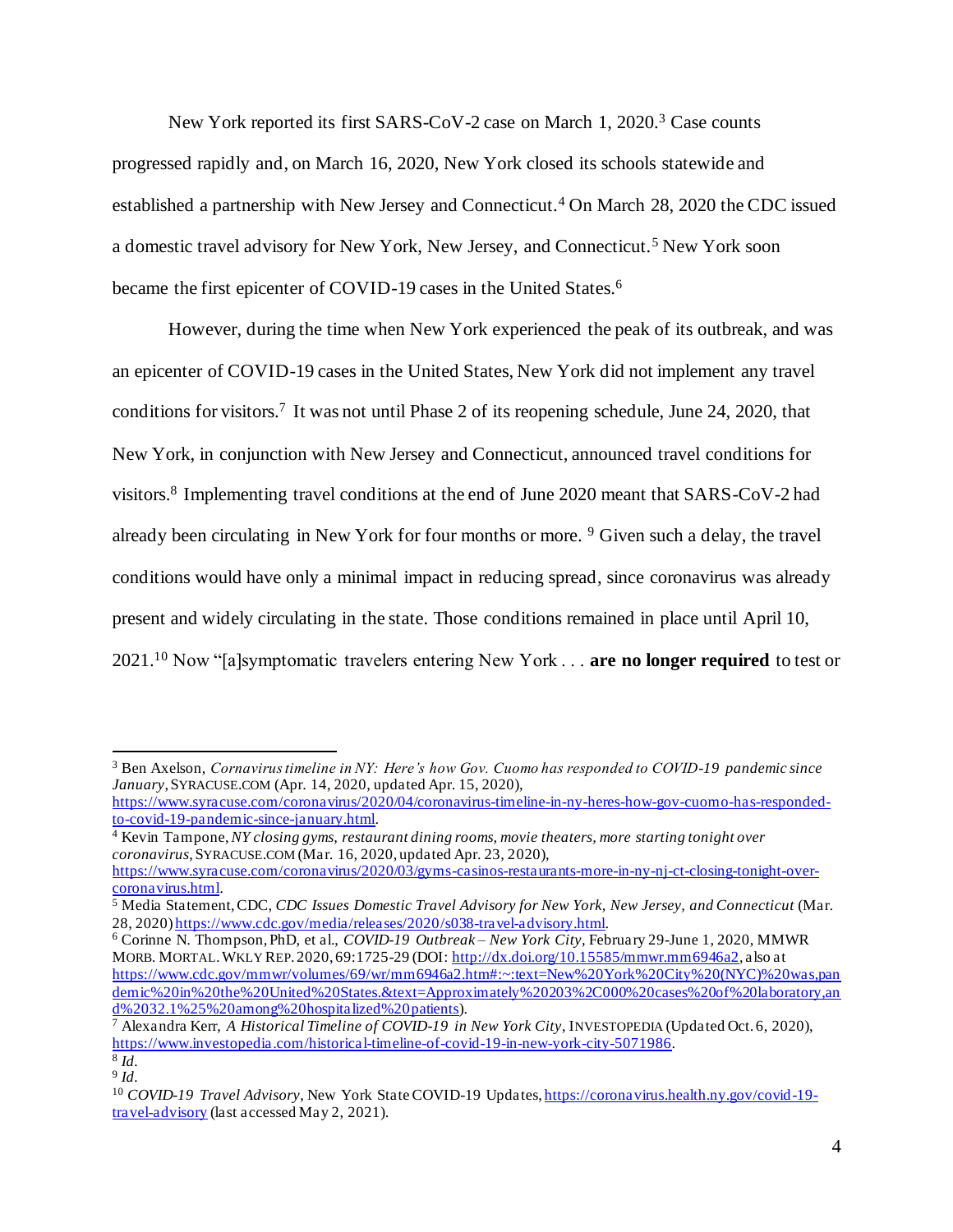quarantine  $\ldots$ <sup>"11</sup>

Like New York, Florida also reported its first SARS-CoV-2 case on March 1, 2020.<sup>12</sup> Florida implemented travel conditions for visitors from states in the "epicenter", such as New York, New Jersey, and Connecticut, on March 23, 2020.<sup>13</sup> The virus was circulating in Florida for approximately one month prior to the implementation of travel conditions.<sup>14</sup> This was five days before the CDC issued its domestic travel advisory.<sup>15</sup> Florida moved into is reopening phase in May 2020.<sup>16</sup> On August 5, 2020, Florida lifted its travel conditions.<sup>17</sup>

California reported its first positive test for SARS-CoV-2 on January 25, 2020.<sup>18</sup> It also reported COVID-19 deaths of individuals who had not traveled internationally early in the timeline, the first of whom first "became ill on January 31 and died on February 6..."<sup>19</sup> This is notable because this changed the infection timeline in the United States; prior to this information

<sup>13</sup> *See e.g.* Exec. Order No. 20-80, Office of the Governor of the State of Florida (Mar. 23, 2020),

https://www.flgov.com/wp-content/uploads/orders/2020/EO\_20-80.pdf (last accessed Mar. 15, 2021); Exec. Order No. 20-82, Office of the Governor of the State of Florida (Mar. 24, 2020), https://www.flgov.com/wpcontent/uploads/orders/2020/EO\_20-82.pdf (last accessed Mar. 15, 2021); Exec. Order No. 20-86, Office of the Governor of the State of Florida (Mar. 27, 2020), https://www.flgov.com/wp-content/uploads/orders/2020/EO\_20-86.pdf (last accessed Mar. 15, 2021); Exec. Order No. 20-139, Office of the Governor of the State of Florida (June. 3, 2020), https://www.flgov.com/wp-content/uploads/orders/2020/EO\_20-139.pdf (last accessed Mar. 15, 2021); *see also*, Adrienne Cutway, *Timeline: The spread of coronavirus in Florida*, CLICKORLANDO.COM (Sept. 25, 2020, 6:11PM), https://www.clickorlando.com/news/local/2020/03/20/timeline-the-spread-of-coronavirus-in-florida/.

<sup>14</sup> Adrienne Cutway, *Timeline: The spread of coronavirus in Florida*, CLICKORLANDO.COM (Sept. 25, 2020, 6:11PM), https://www.clickorlando.com/news/local/2020/03/20/timeline-the-spread-of-coronavirus-in-florida/; *see also* Exec. Order No. 20-80, Office of the Governor of the State of Florida (Mar. 23, 2020),

https://www.flgov.com/wp-content/uploads/orders/2020/EO\_20-80.pdf (last accessed Mar. 15, 2021); Exec. Order No. 20-82, Office of the Governor of the State of Florida (Mar. 24, 2020), https://www.flgov.com/wpcontent/uploads/orders/2020/EO\_20-82.pdf (last accessed Mar. 15, 2021).

<sup>11</sup> *Id.* (emphasis in original).

<sup>12</sup> Will Mullery and Janie Boschma, *Timeline: How Florida's coronavirus response compares to three other big states*, CNN (Updated May 4, 2020 at 6:10AM ET), https://www.cnn.com/2020/05/04/politics/timeline-floridacoronavirus/index.html.

<sup>15</sup> Media Statement, CDC, *CDC Issues Domestic Travel Advisory for New York, New Jersey, and Connecticut* (Mar. 28, 2020) https://www.cdc.gov/media/releases/2020/s038-travel-advisory.html. <sup>16</sup> Mullery, *supra* note 12.

<sup>&</sup>lt;sup>17</sup> Exec. Order No. 20-192, Office of the Governor of the State of Florida (Aug. 5, 2020),

https://www.flgov.com/wp-content/uploads/orders/2020/EO\_20-192.pdf (last accessed Mar. 15, 2021) <sup>18</sup> Jackie Botts, et al., *Timeline: California reacts to coronavirus*, CALMATTERS: CORONAVIRUS (April 1, 2020, updated May 13, 2020), https://calmatters.org/health/coronavirus/2020/04/gavin-newsom-coronavirus-updatestimeline/.

<sup>19</sup> Michelle A. Jordan, MD, et al., *Evidence for Limited Early Spread of COVID-19 Within the United States*, January-February 2020, MMWR MORB.MORTAL.WKLY REP. 2020; 69:680-684 (DOI: http://dx.doi.org/10.15585/mmwr.mm6922e1, also at https://www.cdc.gov/mmwr/volumes/69/wr/mm6922e1.htm).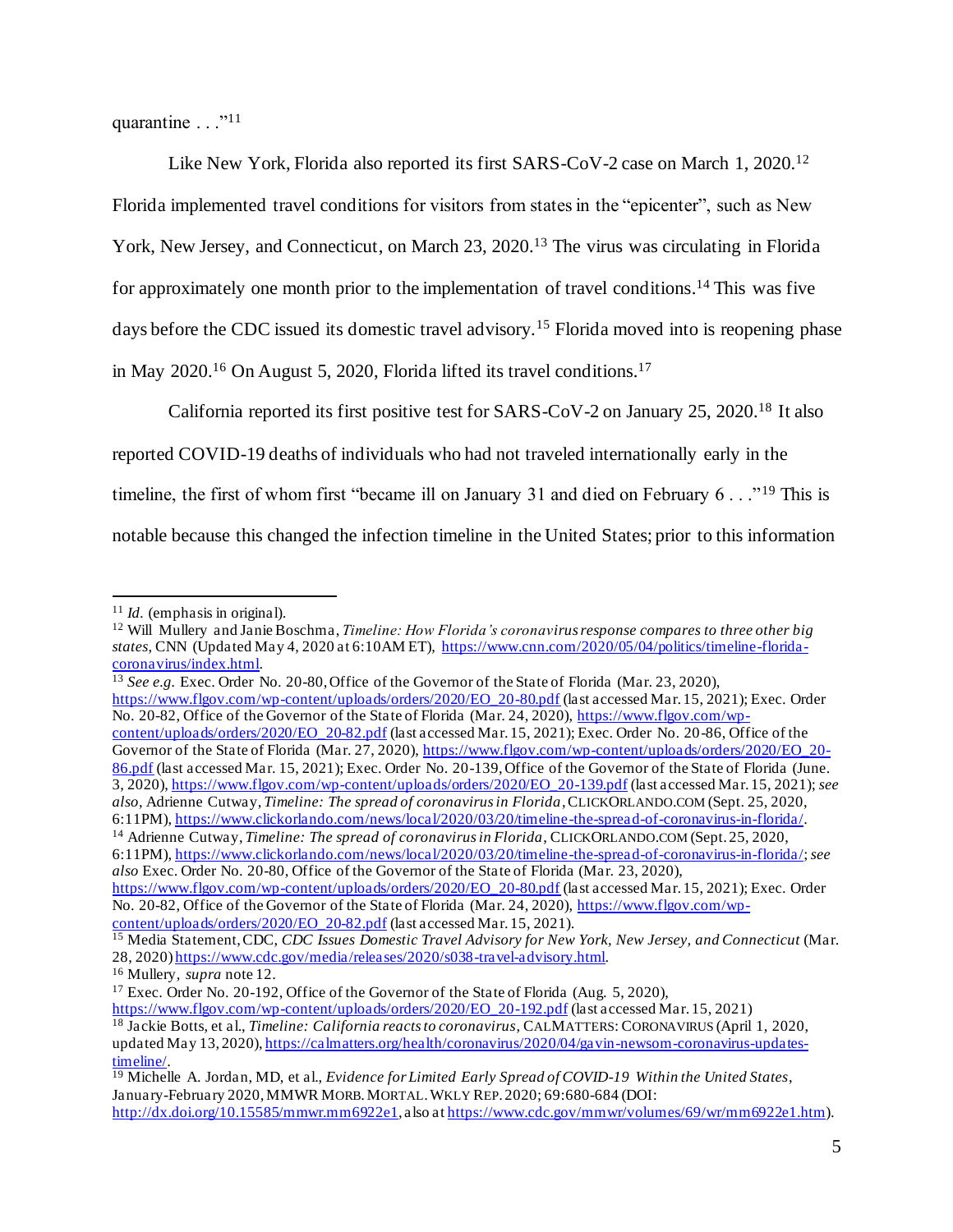the first death was thought to be in Washington state on February 28, 2020.<sup>20</sup> Travel conditions on out-of-state visitors were not imposed until November  $13$ ,  $2020$ <sup>21</sup> These travel conditions were put in place approximately eleven months after the first case in January 2020. As such, the travel conditions would be expected to have only a minimal impact, since the virus was already circulating in the state. As of May 2021, inter-state travel conditions remain in place in California for unvaccinated travelers.<sup>22</sup>

Unlike California, and similar to New York and Florida, Texas reported its first SARS-

CoV-2 case on March 4, 2020.<sup>23</sup> Texas announced travel conditions for visitors from New

Orleans, New York, New Jersey, and Connecticut on March 26, 2020.<sup>24</sup> These travel conditions came after the virus was present in Texas for approximately one month, and cited guidance from the CDC, as well as the travel conditions Florida implemented on March 23, 2020.<sup>25</sup> Texas lifted its travel conditions on May 21, 2020.<sup>26</sup>

https://www.latimes.com/california/story/2020-04-23/morgues-hold-key-to-early-spread-of-coronavirus.

restrictions/?sh=1ffef9b35751, *see also* Travel Advisory, *State of California—Health and Human Services Agency* (Jan. 6, 2021),https://www.cdph.ca.gov/Programs/CID/DCDC/Pages/COVID-19/Travel-Advisory.aspx, Julie Weed, *California Travel Restrictions: What You Need to Know*, The New York Times (Dec. 10, 2020, updated Dec. 22, 2020), https://www.nytimes.com/2020/12/10/travel/california -travel-restrictions-covid.html, *Travel restrictions issued by states in response to the coronavirus (COVID-19) pandemic, 2020-2021*, BALLOTPEDIA, https://ballotpedia.org/Travel\_restrictions\_issued\_by\_states\_in\_response\_to\_the\_coronavirus\_(COVID-19) pandemic, 2020-2021 (last accessed May 9, 2021).

<sup>22</sup> Travel, *COVID19.CA.GOV* (Last updated Apr. 27, 2021 2:00 PM), https://covid19.ca.gov/travel/ (last accessed May 7, 2021), *see also,* State *of California—Health and Human Services Agency* (April 2, 2021), https://www.cdph.ca.gov/Programs/CID/DCDC/Pages/COVID-19/Travel-Advisory.aspx.

https://www.dshs.state.tx.us/coronavirus/execorders.aspx (last accessed Feb. 14, 2021).

<sup>20</sup> Paige St. John, Melanie Mason, and Matt Hamilton, *The silent, deadly spread of coronavirus in California began far earlier than first reported*, LOS ANGELES TIMES (Apr. 23, 2020 5:00AM PT),

<sup>21</sup> Geoff Whitmore, *What Are The California Travel Restrictions?*, FORBES.COM (Dec. 8, 2020, 2:23PM EST), https://www.forbes.com/sites/geoffwhitmore/2020/12/08/what-are-the-california-travel-

<sup>23</sup> *DSHS Announces First Case of COVID-19 in Texas*, TEXAS HEALTH AND HUMAN SERVICES (Mar. 4, 2020), https://www.dshs.texas.gov/news/releases/2020/20200304.aspx; *see also Texas Executive Orders & Public Health Disaster Declarations*, TEXAS HEALTH AND HUMAN SERVICES,

 $24$  Exec. Order No. GA-11, Office of the Governor of the State of Texas (Mar. 26, 2020), https://gov.texas.gov/uploads/files/press/EO-GA-11\_airport\_travel\_reporting\_COVID-19\_IMAGE\_03-26-2020.pdf (last accessed Mar. 15, 2021).

<sup>25</sup> *Id.*

<sup>26</sup> *Governor Abbott Issues Executive Order Terminating Air Travel Restrictions Related to COVID-19 Pandemic*, OFFICE OF THE TEXAS GOVERNOR (May 21, 2020), https://gov.texas.gov/news/post/governor-abbott-issuesexecutive-order-terminating-air-travel-restrictions-related-to-covid-19-pandemic; *see also* Exec. Order No. GA-24, Office of the Governor of the State of Texas (May. 21, 2020), https://gov.texas.gov/uploads/files/press/EO-GA-24 termination of air travel restrictions COVID-19 IMAGE 05-21-20.pdf (last accessed Mar. 15, 2021).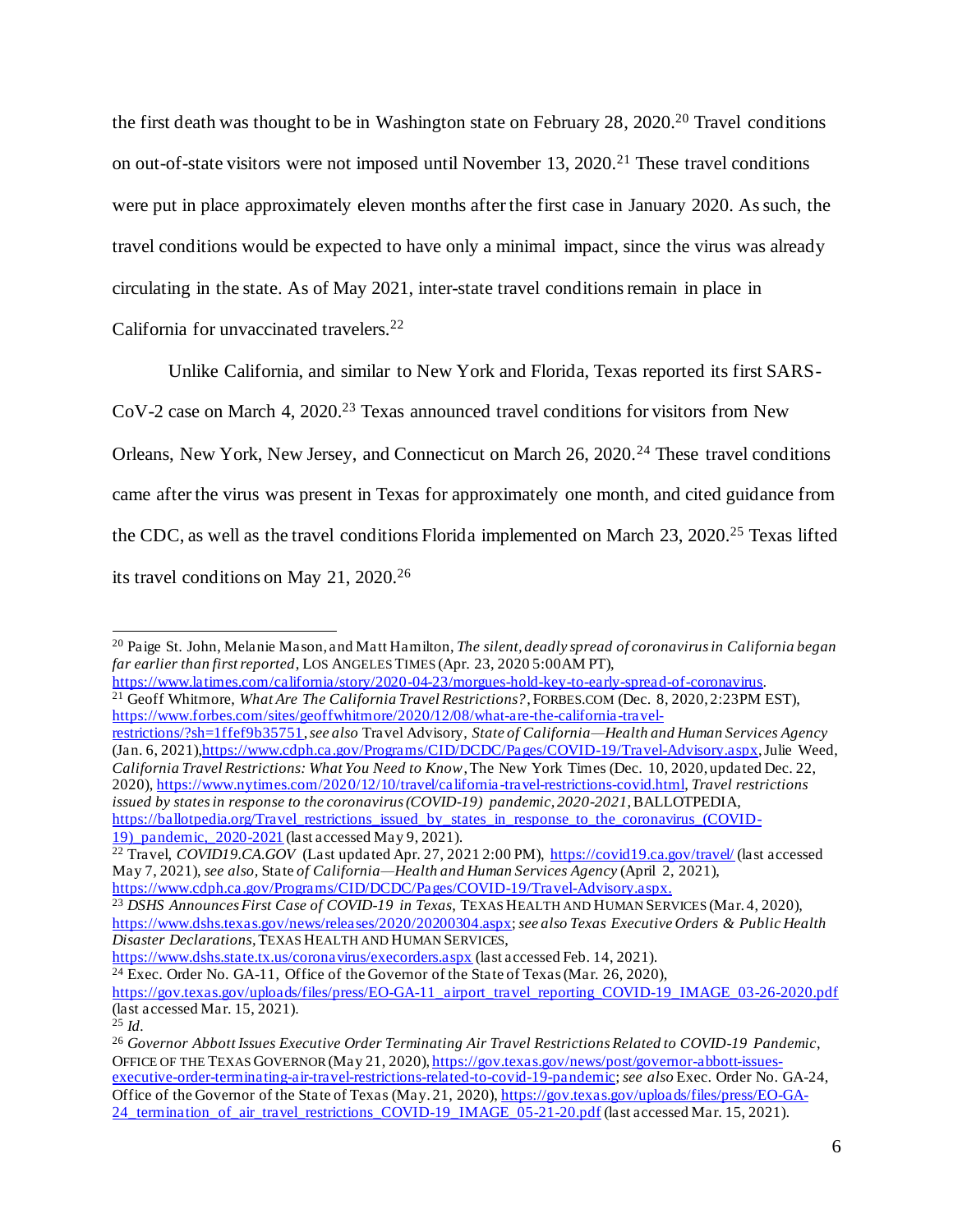Each of these four states took different approaches based on the information and evolving circumstances. New York and California implemented travel conditions later in the pandemic, and travel conditions are still in place in California as of May 2021. Florida and Texas implemented travel conditions early in the pandemic and removed the travel conditions after only a few months. Part III evaluates in more detail the outcomes for these four states based on positive cases and COVID-19 related deaths; the pattern of travel conditions does not appear dispositive to the state COVID-19 death rates.

#### B. Legal Framework: Evaluating Constitutionality

Claims challenging travel conditions thus far have relied on the right to travel, found in the Equal Protection Clause of the Fourteenth Amendment. In addition to this claim, some scholars have highlighted the potential for a dormant commerce clause claim, challenging state intrusion which is burdening interstate commerce. It is worth noting that such a claim is unlikely to succeed based on the current balance of protecting public health versus burdening interstate commerce. This section evaluates the four main components of a potential legal claim challenging travel conditions: i) the role of state police powers during a public health emergency; ii) the right to travel, protected under the Fourteenth Amendment; iii) establishing standing to bring a claim; and iv) the potential role of a dormant commerce clause claim.

#### i. Police Powers

State police powers are located in the Tenth Amendment to the Constitution.<sup>27</sup> This amendment gives states the "rights and powers 'not delegated to the United States.' States are thus granted the power to establish and enforce laws protecting the welfare, safety, and health of the public."<sup>28</sup> For example, states may impose limitations on residents and non-resident visitors

<sup>&</sup>lt;sup>27</sup> *Legal Information Institute*, CORNELL LAW SCHOOL, https://www.law.cornell.edu/wex/police\_powers (last visited Mar. 13, 2021). <sup>28</sup> *Id.*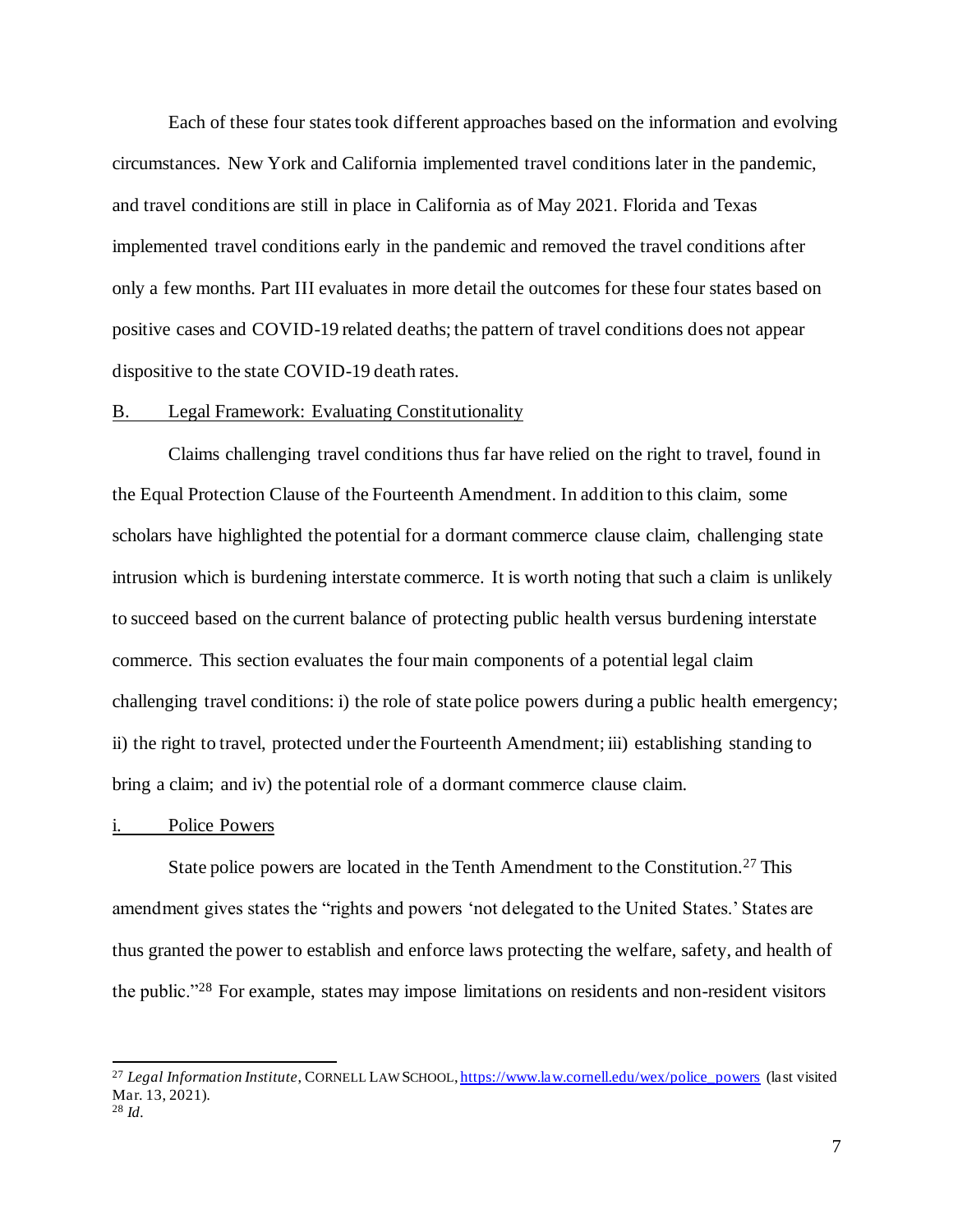as long as they are reasonably and substantially related to protecting the public health.<sup>29</sup>

Two historic cases remain relevant to understanding the breadth of state police powers: *Compagnie Francaise de Navigation a Vapeur v. Board of Health of State of Louisiana* and *Jacobson v. Commonwealth of Massachusetts*. The Supreme Court decided the first case, *Compagnie Francaise*, in 1902, reinforcing state police powers to prohibit travelers from disembarking in New Orleans, which was under quarantine due to an outbreak of disease.<sup>30</sup> The Supreme Court decided the second case, *Jacobson*, in 1905. *Jacobson* reinforced state police powers by upholding Massachusetts's mandatory smallpox vaccination statute.<sup>31</sup> While the Court did recognize that allowances should be made to accommodate those who would be injured by the vaccine, <sup>32</sup> the Court clarified and affirmed a limitation on individual rights, in favor of the broader interests of the state.<sup>33</sup> When assessing the legal justification for the travel conditions used by states in response to the SARS-CoV-2 pandemic, these cases remain relevant.

In *Compagnie Francaise*, the passengers were prohibited from disembarking in multiple cities within Louisiana.<sup>34</sup> This prohibition was implemented because certain locations within Louisiana were under quarantine orders<sup>35</sup> due to an outbreak of yellow fever.<sup>36</sup> In assessing the facts of the case, the Court reiterated: "[t]hat from an early day the power of the states to enact and enforce quarantine laws for the safety and the protection of the health of their inhabitants has been recognized by Congress, is beyond question."<sup>37</sup> The Court continued:

the health and quarantine laws of the several states are not repugnant to the Constitution of the United States, although they affect foreign and domestic

<sup>30</sup> Compagnie Francaise de Navigation a Vapeur v. Bd. of Health of State of Louisiana, 186 U.S. 380, 397 (1902).

<sup>29</sup> Jacobson v. Commonwealth of Massachusetts, 197 U.S. 11, 31 (1905).

<sup>31</sup> *Jacobson*, 197 U.S. at 39.

<sup>32</sup> *Jacobson*, 197 U.S. at 36.

<sup>33</sup> *Jacobson*, 197 U.S. at 26.

<sup>34</sup> *Compagnie Francaise*, 186 U.S. at 382.

<sup>35</sup> *Compagnie Francaise*, 186 U.S. at 382.

<sup>36</sup> Dr. James Finck, *Coronavirus quarantine fights not a first for U.S.*, DAILY JOURNAL ONLINE, (Apr. 23, 2020), https://dailyjournalonline.com/community/farmington-press/coronavirus-quarantine-fights-not-a-first-for-us/article\_4c30f695-aeea-5532-916c-4821670d27b8.html.

<sup>37</sup> *Compagnie Francaise*, 186 U.S. at 387.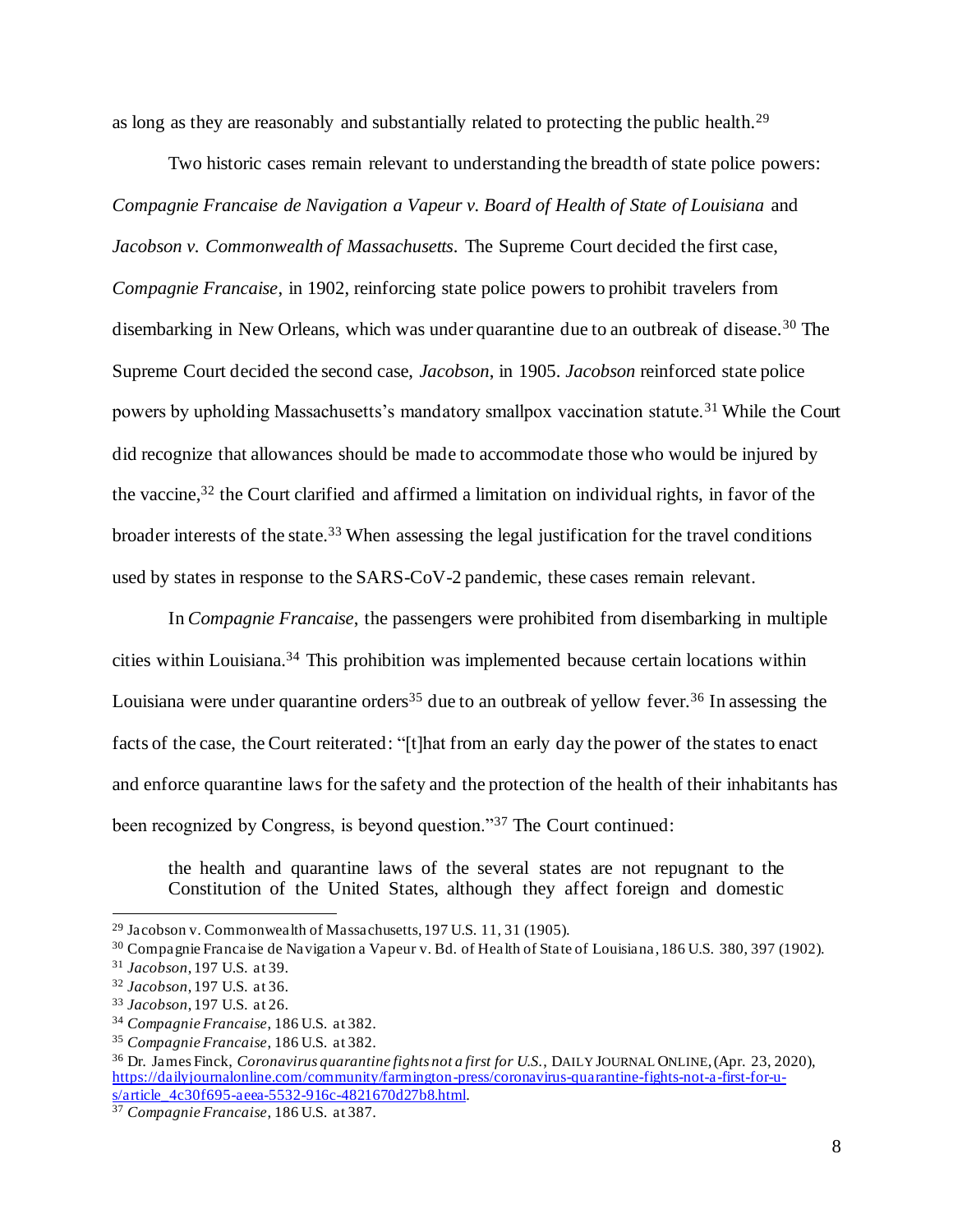commerce, as in many cases they necessarily must do in order to be efficacious, because until Congress has acted under the authority conferred upon it by the Constitution, such state health and quarantine laws producing such effect on legitimate interstate commerce are not in conflict with the Constitution.<sup>38</sup>

Looking at the SARS-CoV-2 pandemic and the measures states have taken, there is no doubt that the different travel conditions have impacted interstate commerce by discouraging tourist and business travel. However, as long as the states can show that the measures were taken in order to protect public health, the measures are likely constitutional.

While *Compagnie Francaise* involved traveling passengers, *Jacobson* remains the

reference case for state police powers during public health emergencies. In *Jacobson*,

Cambridge, Massachusetts was experiencing a smallpox outbreak.<sup>39</sup> In response, the board of

health determined that "the public health and safety require the vaccination or revaccination of

all the inhabitants of Cambridge  $\ldots$  ."<sup>40</sup> The Court upheld the Massachusetts vaccine

requirement and created a two-part analysis: 1) the statute must have a real or substantial relation

to public health;<sup>41</sup> and 2) the statute must not be a "plain, palpable invasion of rights secured by

the fundamental law  $\dots$  ."<sup>42</sup> The Court went further and clarified that state police powers can

override individual rights and liberty:

Real liberty for all could not exist under the operation of a principle which recognizes the right of each individual person to use his own, whether in respect of his person or his property, regardless of the injury that may be done to others. This court has more than once recognized it as a fundamental principle that 'persons and property are subjected to all kinds of restraints and burdens in order to secure the general comfort, health, and prosperity of the state; of the perfect right of the legislature to do which no question ever was, or upon acknowledged general principles ever can be, made, so far as natural persons are concerned.'<sup>43</sup>

<sup>38</sup> *Compagnie Francaise*, 186 U.S. at 391.

<sup>39</sup> *Jacobson*, 197 U.S. at 12.

<sup>40</sup> *Jacobson*, 197 U.S. at 12.

<sup>41</sup> *Jacobson*, 197 U.S. at 31.

<sup>42</sup> *Jacobson*, 197 U.S. at 31.

<sup>43</sup> *Jacobson*, 197 U.S. at 26, (*citing* Hannibal& St. J.R. Co. v. Husen, 95 U.S. 465, 471 (1877), (*quoting* Thorpe v. Rutland & B.R*. Co.*, 27 Vt. 140, 150 (1854))).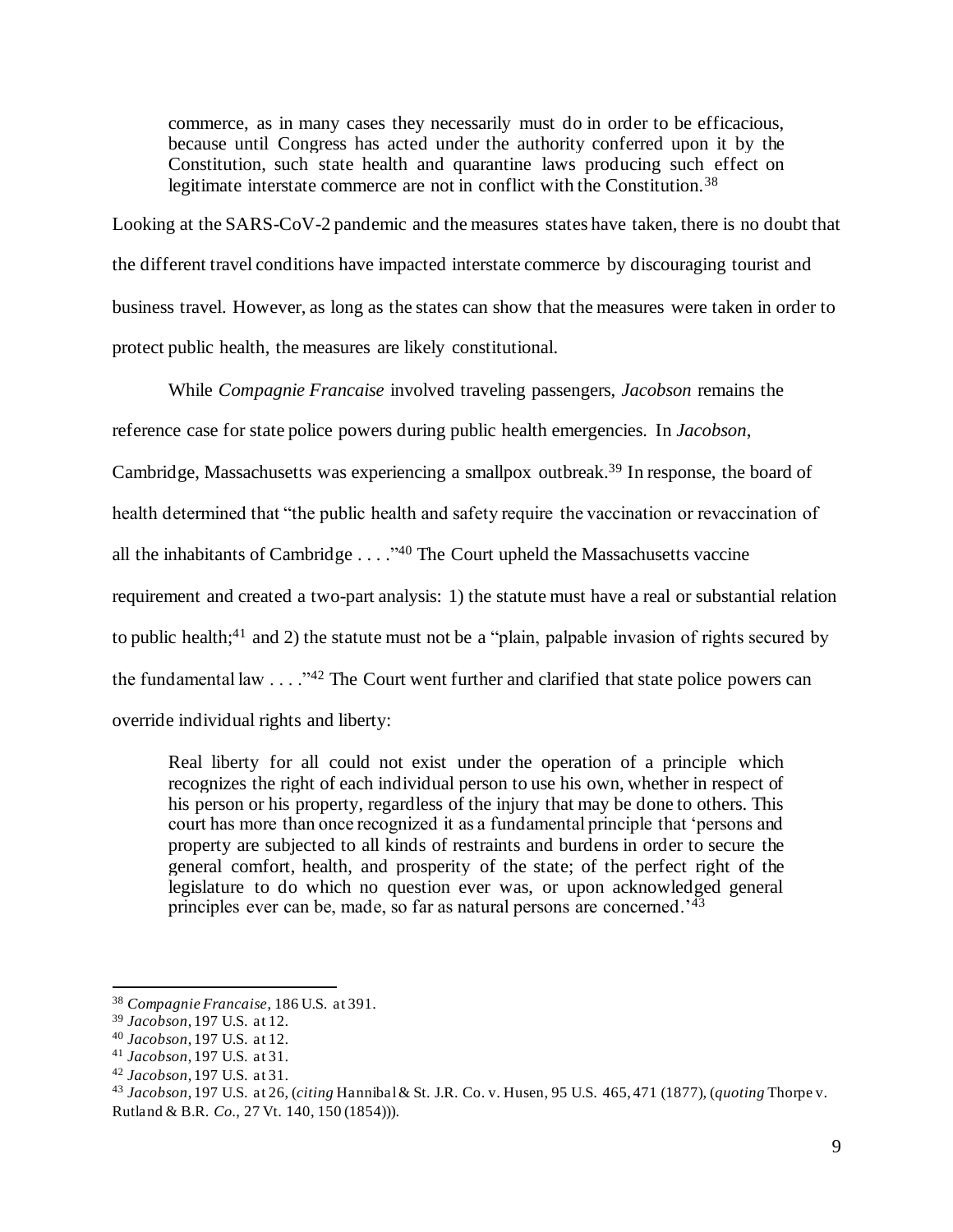Therefore, under *Compagnie Francaise* and *Jacobson*, the constitutional stage is set with broad deferential police powers granted to states to protect public health, even if those police powers impact interstate commerce,<sup>44</sup> or the rights of an individual.<sup>45</sup>

#### ii. Right to Travel

While a "right to travel" is not enumerated in the Constitution, this right has been recognized by the Supreme Court.<sup>46</sup> The right to travel is protected through the Equal Protection Clause of the Fourteenth Amendment,  $47$  is embedded in the Supreme Court's jurisprudence,  $48$ and consists of three components:

[1] the right of a citizen of one State to enter and to leave another State, [2] the right to be treated as a welcome visitor rather than an unfriendly alien when temporarily present in the second State, and, for those travelers who elect to become permanent residents, [3] the right to be treated like other citizens of that State.<sup>49</sup>

With regards to travel conditions, the first two of these components are relevant.<sup>50</sup> "A state law implicates the right to travel when it actually deters such travel, when impeding travel is its primary objective, or when it uses 'any classification which serves to penalize the exercise of that right."<sup>51</sup>

In *Zemel v. Rusk*, a 1965 case involving the Secretary of State's ability to refuse to validate passports for travel to Cuba, the Supreme Court stated that the freedom to travel "does not mean that areas ravaged by flood, fire or pestilence cannot be quarantined when it can be demonstrated that unlimited travel to the area would directly and materially interfere with the

<sup>44</sup> *Compagnie Francaise*, 186 U.S. at 391.

<sup>45</sup> *Jacobson*, 197 U.S. at 26, (*citing* Hannibal& St. J.R. Co. v. Husen, 95 U.S. 465, 471 (1877), (*quoting* Thorpe v. Rutland & B.R*. Co.*, 27 Vt. 140, 150 (1854))).

<sup>46</sup> Carmichaelv. Ige, 470 F. Supp. 3d 1133, 1145 (D. Haw. 2020) (*citing* Saenz v. Roe, 526 U.S. 489, 498 (1999) (citation omitted)).

<sup>47</sup> Saenz v. Roe, 526 U.S. 489, 499 (1999).

<sup>48</sup> *Saenz*, 526 U.S. at 498.

<sup>49</sup> *Saenz*, 526 U.S. at 500.

<sup>50</sup> *Carmichael*, 470 F. Supp. 3d, at 1145.

<sup>51</sup> *Carmichael*, 470 F. Supp. 3d at 1145, (*citing* Attorney Gen. of N.Y. v. Soto-Lopez, 476 U.S. 898, 903 (1986) (plurality opinion) (citations omitted)).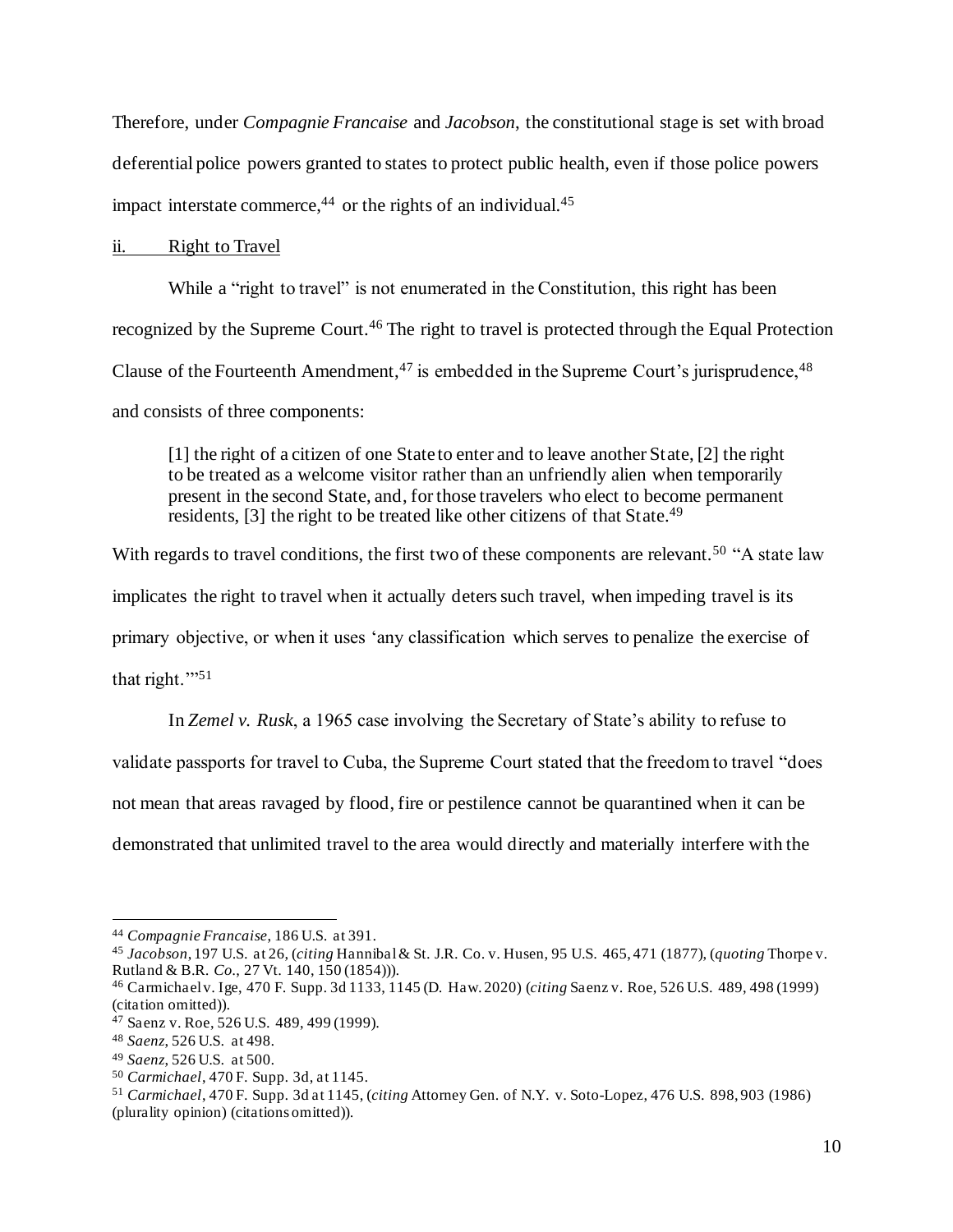safety and welfare of the area or the Nation as a whole."<sup>52</sup> This suggest that "any infringements" on the right to travel [which] are not overly broad and are necessary to serve a compelling state interest--such as combatting the coronavirus pandemic--[] should withstand court challenges to COVID-19 restrictions on travel."<sup>53</sup>

Since the travel conditions apply to everyone, with no exception based on a suspect class such as race or gender, it is unlikely that they violate equal protection under the Fourteenth Amendment. Discriminating against "travelers" vs "non-travelers" is not suspect; "[t]he Supreme Court has 'repeatedly held that "a classification neither involving fundamental rights nor proceeding along suspect lines ... cannot run afoul of the Equal Protection Clause if there is a rational relationship between disparity of treatment and some legitimate governmental purpose."">54

#### iii. Standing

In addition to the deference granted to state police powers under *Compagnie Francaise* and *Jacobson*, plaintiffs struggle to establish standing when challenging the travel conditions. Standing to sue in federal court requires that plaintiffs show: 1) "injury in fact" that is "concrete and particularized" and "actual or imminent";<sup>55</sup> 2) the injury must be fairly traceable to the defendant's conduct;<sup>56</sup> and 3) the injury can be redressed through adjudication."<sup>57</sup> When challenging travel conditions, plaintiffs may struggle to demonstrate an "injur[y] they purport to

<sup>52</sup> Zemel v. Rusk, 381 U.S. 1, 15–16 (1965); *see also* Jeff Thaler, *The Next Surges Are Here: What Can American Governments Lawfully Do in Response to the Ongoing Covid-19 Pandemic?*, 42 MITCHELL HAMLINE L.J.PUB. POL'Y & PRAC. 165, 189 (2020).

<sup>53</sup> Jeff Thaler, *The Next Surges Are Here: What Can American Governments Lawfully Do in Response to the Ongoing Covid-19 Pandemic?*, 42 MITCHELL HAMLINE L.J.PUB.POL'Y & PRAC. 165, 189 (2020), (*citing* Zemel v. Rusk, 381 U.S. 1, 15–16 (1965)).

<sup>54</sup> *Carmichael*, 470 F. Supp. 3d at 1149 (*citing* Cent. State Univ. v. Am. Ass'n of Univ. Professor*s*, 526 U.S. 124, 127–28 (1999)).

<sup>55</sup> *Carmichael*, 470 F. Supp. 3d at 1141, (*citing* Lujan v.Defenders of Wildlife, 504 U.S. 555, 560–61, (1992)).

<sup>56</sup> *Carmichael*, 470 F. Supp. 3d at 1141, (*citing* Lujan v.Defenders of Wildlife, 504 U.S. 555, 560–61, (1992)).

<sup>57</sup> *Carmichael*, 470 F. Supp. 3d at 1141, (*citing* Lujan v.Defenders of Wildlife, 504 U.S. 555, 560–61, (1992)).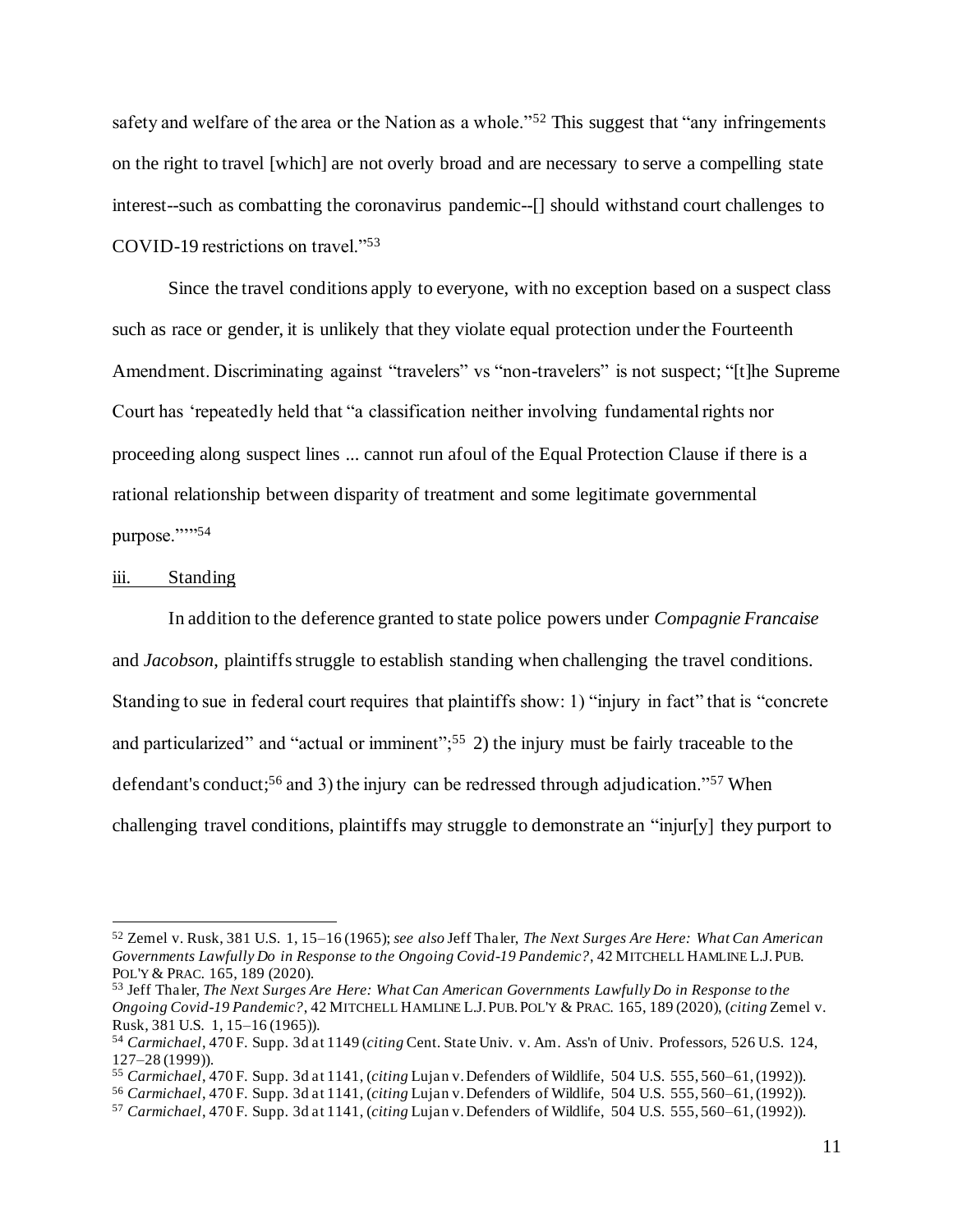have suffered or are in imminent danger of sustaining as a result of the [travel condition]."<sup>58</sup> The "threat" of an injury is also hard to establish concretely. With rare exception, such as the Outer Banks of North Carolina, which are reached by only one road which could be patrolled,<sup>59</sup> states have not barred travel; they have imposed travel conditions on travelers arriving from out-ofstate.<sup>60</sup> Therefore travelers do not face an injury since they are not being refused entry to a state. Travelers can choose to comply with the conditions or choose not to travel. Since travelers have a choice, even if it may seem like a "false choice", it is difficult to establish an injury and therefore difficult to show standing to proceed with a claim. For example, in a case decided by the Second Circuit in 2020 regarding measures implemented by Connecticut in response to the 2014 Ebola outbreak, the court determined that the plaintiffs did not have standing.<sup>61</sup> The court said that "the notion that Appellants must undertake reasonable efforts in the present to avert injury in the future is also speculative, and Appellants lack standing to pursue any of their prospective claims."<sup>62</sup>

These examples serve as guidelines to states for how to structure travel conditionsto avoid violating the Constitution. They also warn plaintiffs of the difficulties in succeeding with a case challenging the travel conditions. While standing is hard to establish, a plaintiff could try to establish standing if they can show injury based on lost income due to travel which was cancelled due to the travel conditions. However, while this may help to show injury and establish standing, the plaintiff should be on notice that the court analysis under *Compagnie Francaise*

<sup>60</sup> *See, e.g.*, Axelson, *supra* note 3; Tampone, *supra* note 4; Botts, *supra* note 18; Whitmore, *supra* note 21, *see also* Travel Advisory, *State of California—Health and Human Services Agency* (Jan. 6,

2021),https://www.cdph.ca.gov/Programs/CID/DCDC/Pages/COVID-19/Travel-Advisory.aspx, Julie Weed, *California Travel Restrictions: What You Need to Know*, The New York Times (Dec. 10, 2020, updated Dec. 22, 2020), https://www.nytimes.com/2020/12/10/travel/california -travel-restrictions-covid.html.

<sup>61</sup> Liberian Cmty.Ass'n of Connecticut v. Lamont, 970 F.3d 174, 185 (2d Cir. 2020).

<sup>58</sup> *Carmichael*, 470 F. Supp. 3d at 1141.

<sup>59</sup> *See, e.g.*, Elizabeth Tyree, *Visitors banned from Outer Banks amid coronavirus outbreak*, ABC13 NEWS (Mar. 17, 2020), https://wset.com/news/coronavirus/visitors-banned-from-outer-banks-amid-coronavirus-outbreak (some towns did bar visitors).

<sup>62</sup> *Liberian Cmty*., 970 F.3d at 185.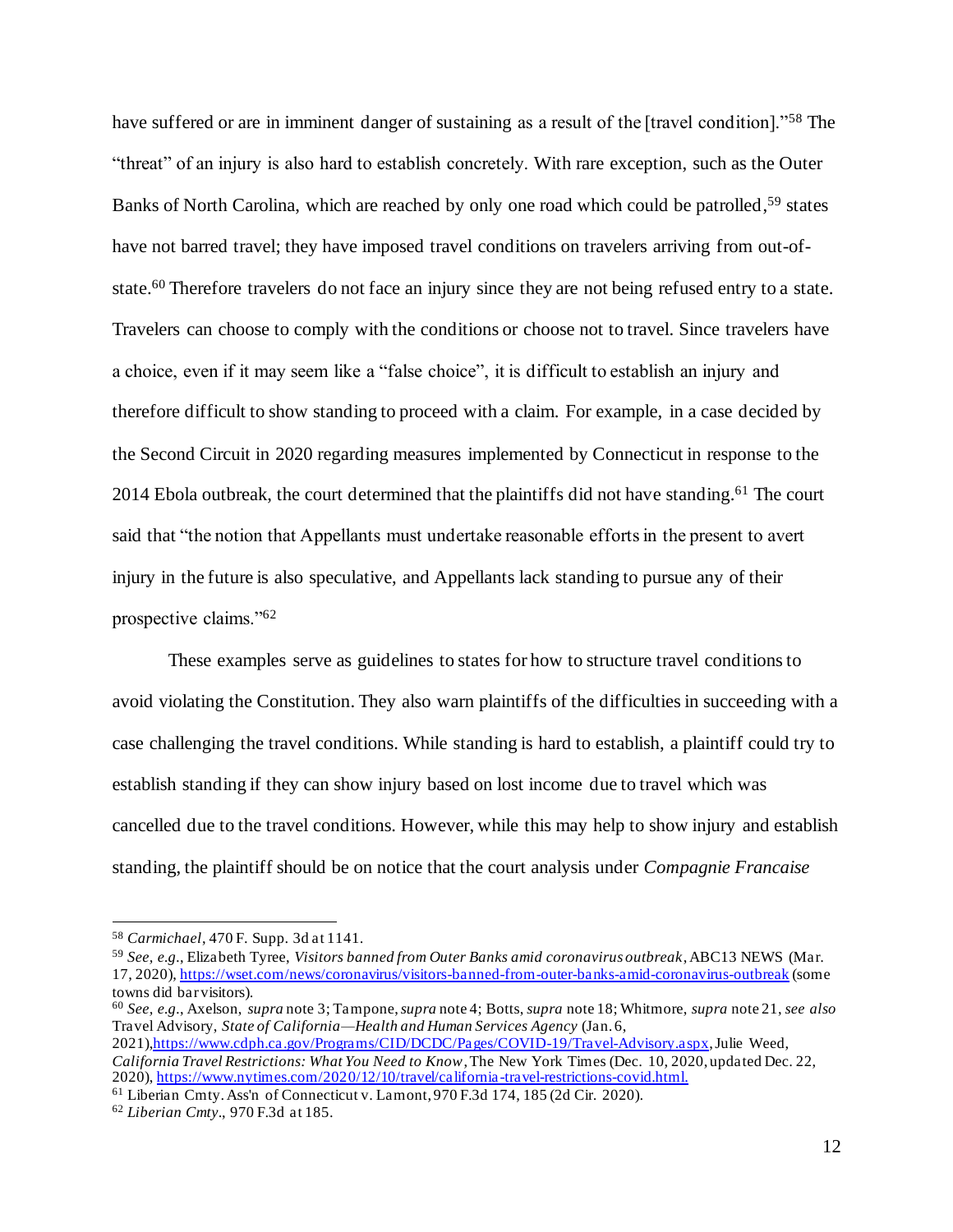and *Jacobson* is deferential to the state's use of police powers in a public health emergency.

#### iv. Dormant Commerce Clause

While it has not yet been used during the SARS-CoV-2 pandemic, one option available to "check" state powers regarding travel conditions could be through a dormant commerce clause claim. This means that even in the absence of Congressional action, if states discriminate or unduly burden interstate commerce, this could represent a state-overreach into Congress's duties within the Commerce Clause.<sup>63</sup> The undue burden test performs a balancing of the interests: the state justification of the action, such as protecting public health, versus the impact on interstate commerce.<sup>64</sup> To date, a challenge using the dormant commerce clause would likely not succeed based on the strength of the public health argument.<sup>65</sup> "At least so long as present circumstances" persist, with lives at stake through the flatten-the-curve imperative, it is difficult to imagine a court tipping the balance in favor of striking down such measures."<sup>66</sup>

# C. Applying the Legal Framework

Two cases provide examples of how the courts applied the legal framework to challenges to state travel conditions during the SARS-CoV-2 pandemic. The first case is *Bayley's Campground, Inc., v. Mills*, which applied strict scrutiny review. *Bayley's Campground* was first heard by the District Court of Maine in May 2020,<sup>67</sup> and later by the First Circuit Court of Appeals in January 2021. The second case, *Carmichael v. Ige*, applied the *Jacobson* two-part test

<sup>64</sup> Thaler, *supra* note 53 at 193 (*citing* Robert Chesney, *Can the Federal Government Override State Government Rules on Social Distancing to Promote the Economy*, LAWFARE (Mar. 24, 2020),

<sup>63</sup> *Legal Information Institute*, CORNELL LAW SCHOOL, https://www.law.cornell.edu/wex/commerce\_clause (last visited Mar. 13, 2021), *see also* Thaler, *supra* note 53 at 193-94 (discussing possible dormant commerce clause claims).

https://www.lawfareblog.com/can-federal-government-override-state-government-rules-social-distancing-promoteeconomy).

<sup>65</sup> *Id.* (*citing* Robert Chesney, *Can the Federal Government Override State Government Rules on Social Distancing to Promote the Economy*, LAWFARE (Mar. 24, 2020), https://www.lawfareblog.com/can-federal-governmentoverride-state-government-rules-social-distancing-promote-economy).

<sup>66</sup> *Id.* (*citing* Robert Chesney, *Can the Federal Government Override State Government Rules on Social Distancing to Promote the Economy*, LAWFARE (Mar. 24, 2020), https://www.lawfareblog.com/can-federal-governmentoverride-state-government-rules-social-distancing-promote-economy).

<sup>67</sup> Bayley's Campground Inc. v. Mills, 463 F. Supp. 3d 22 (D. Me. 2020).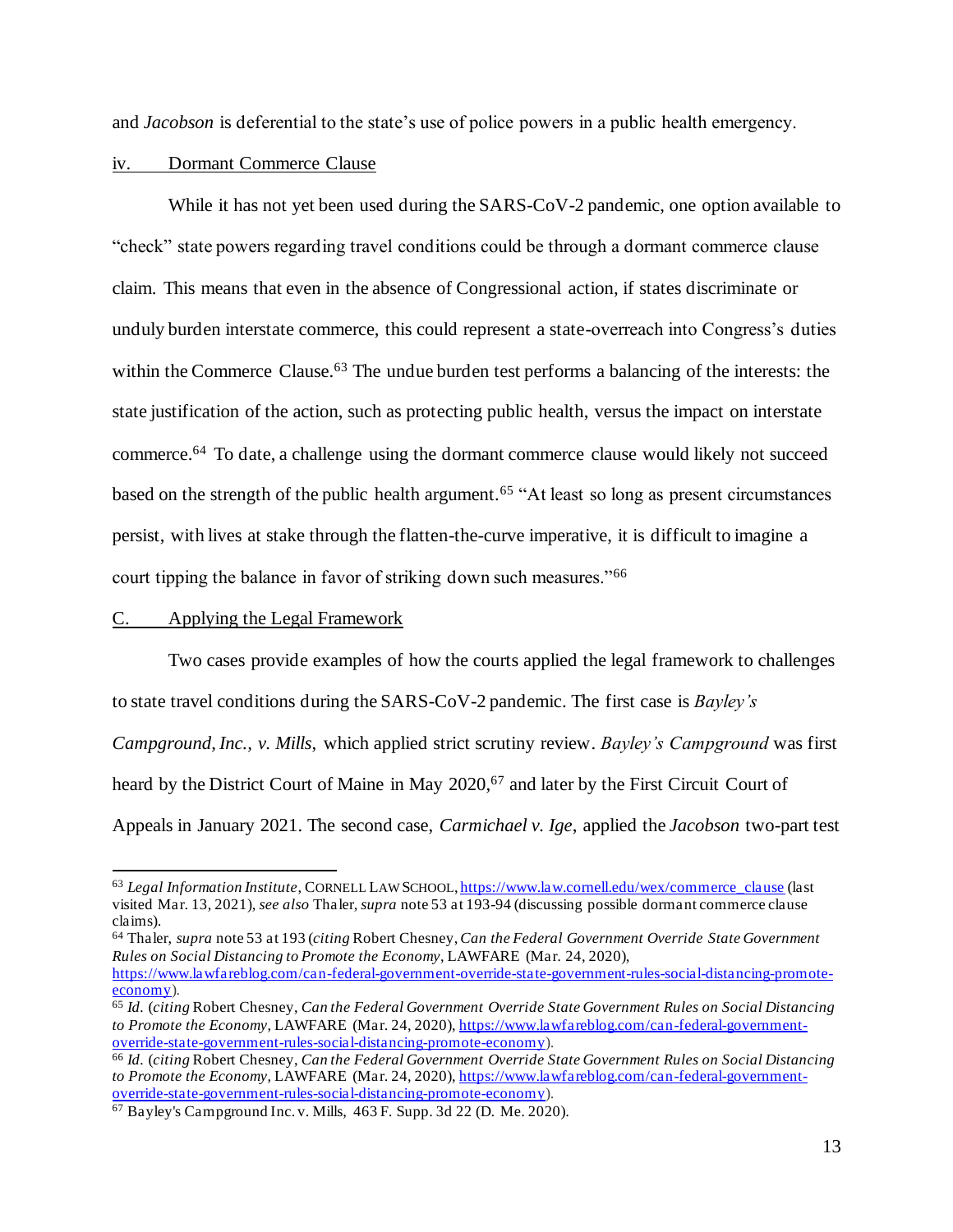and was decided by the District Court of Hawai'i in July 2020. This section evaluates these two cases, and assesses which standard of review the courts applied, as well as each of the items from the legal framework: police powers; right to travel; and standing.

# i. *Bayley's Campground, Inc. v. Mills*

In *Bayley's Campground* the Governor of Maine made an executive order in April 2020 creating a fourteen-day quarantine requirement for visitors entering Maine.<sup>68</sup> The plaintiffs were two New Hampshire residents, and one Maine resident. <sup>69</sup> The plaintiffs claimed that the executive order:

'practically' prevented the three individual plaintiffs from traveling between Maine and New Hampshire 'to recreate, associate with friends, visit businesses, and simply take trips.' The complaint also alleged that the requirement caused 'economic injury' to the corporate plaintiffs due to 'a substantial number of cancellations by out-of-state campers who [we]re unable or unwilling to selfquarantine for 14[ ] days upon their arrival to Maine.'<sup>70</sup>

The plaintiffs sought a preliminary injunction against enforcement of the executive order, but the district court denied their motion.<sup>71</sup> The district court found that the "self-quarantine requirement implicated the federal constitutional right to interstate travel and was subject to strict scrutiny in consequence."<sup>72</sup> Though the executive order was later rescinded, the First Circuit determined that the case was not moot, because the Governor could reimpose strict travel conditions.<sup>73</sup> However, the First Circuit upheld the district court's denial of the preliminary injunction after finding that the plaintiffs were unlikely to succeed on the merits because the "interests in 'protecting Maine's population from further spread of the COVID-19 virus and preventing Maine's health care system from being overwhelmed' by those infected with it are 'compelling state interests."<sup>74</sup>

<sup>68</sup> Bayley's Campground,Inc. v. Mills, 985 F.3d 155 (1st Cir. 2021).

<sup>69</sup> *Bayley's Campground,Inc.*, 985 F.3d at 155.

<sup>70</sup> *Bayley's Campground,Inc.*, 985 F.3d at 156.

<sup>71</sup> *Bayley's Campground,Inc.*, 985 F.3d at 155.

<sup>72</sup> *Bayley's Campground,Inc.*, 985 F.3d at 155, (*citing* Bayley's Campground, Inc. v., Mills, 463 F. Supp. 3d 22, 31- 35 (D. Me. 2020)).

<sup>73</sup> *Bayley's Campground,Inc.*, 985 F.3d at 157.

<sup>74</sup> *Bayley's Campground,Inc.*, 985 F.3d at 159.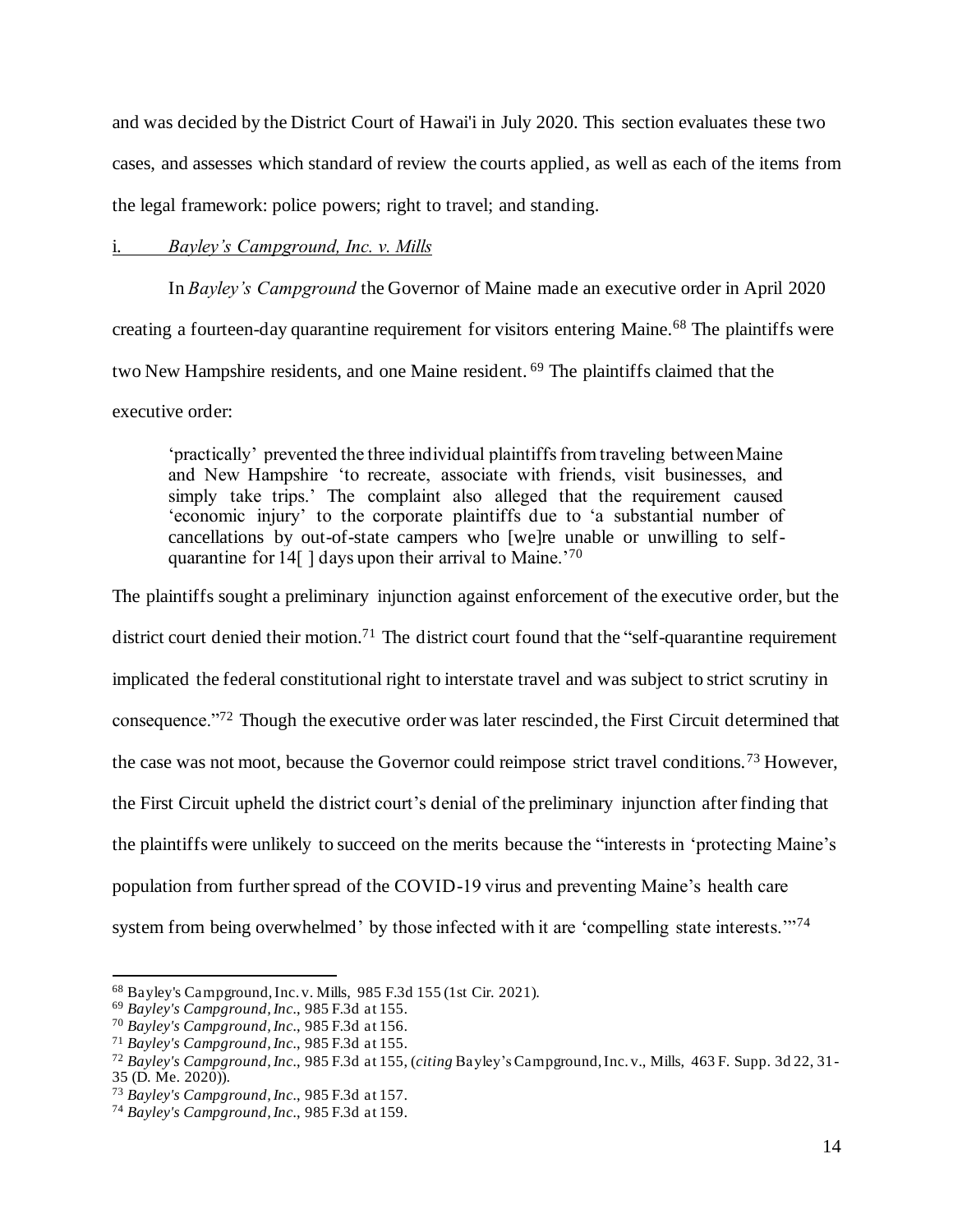The First Circuit upheld the Maine district court's application of strict scrutiny because the travel condition burdened "the federal constitutional right to interstate travel  $\dots$ ."<sup>75</sup> To succeed the Governor of Maine had to show that the travel conditions were "the least restrictive means of serving a compelling governmental interest."<sup>76</sup> The First Circuit assumed that the district court was correct in subjecting the quarantine requirement to strict scrutiny.<sup>77</sup> The primary question for the court "concern[ed] the strength of the support in the record for the Governor's further assertion that 'there were no other effective less-restrictive alternative[ ]' means of serving Maine's compelling interests at the time that EO 34's self-quarantine requirement was in place."<sup>78</sup> The First Circuit upheld the primary findings of the district court because:

1) the coronavirus is easily transmissible and unusually deadly;<sup>79</sup>

2) the virus has an incubation period of fourteen days, and someone could be highly contagious but asymptomatic;<sup>80</sup>

3) there was no vaccine or effective treatment at the beginning of the pandemic; $81$ and

4) slowing the spread was critical for Maine, based on the historic summer tourist influx versus the hospital facilities available.  $82$ 

Neither the district court nor the First Circuit analyzed standing in detail. The district court did not evaluate standing because the "resolution of this motion does not rise or fall on that

<sup>75</sup> *Bayley's Campground,Inc.*, 985 F.3d at 155.

<sup>76</sup> *Bayley's Campground*, 985 F.3d at 159, *see also* Elizabeth Brenner, *Love (of the Constitution) and Liberty in the Time of Covid-19 the Role of A Lawyer Is Vigilance*, 83 TEX.B.J. 462, 463 (2020).

<sup>77</sup> *Bayley's Campground,Inc.*, 985 F.3d at 159.

<sup>78</sup> *Bayley's Campground,Inc.*, 985 F.3d at 159.

<sup>79</sup> *Bayley's Campground,Inc.*, 985 F.3d at 160-61.

<sup>80</sup> *Bayley's Campground,Inc.*, 985 F.3d at 160-61.

<sup>81</sup> *Bayley's Campground,Inc.*, 985 F.3d at 160-61.

<sup>82</sup> *Bayley's Campground,Inc.*, 985 F.3d at 160-61.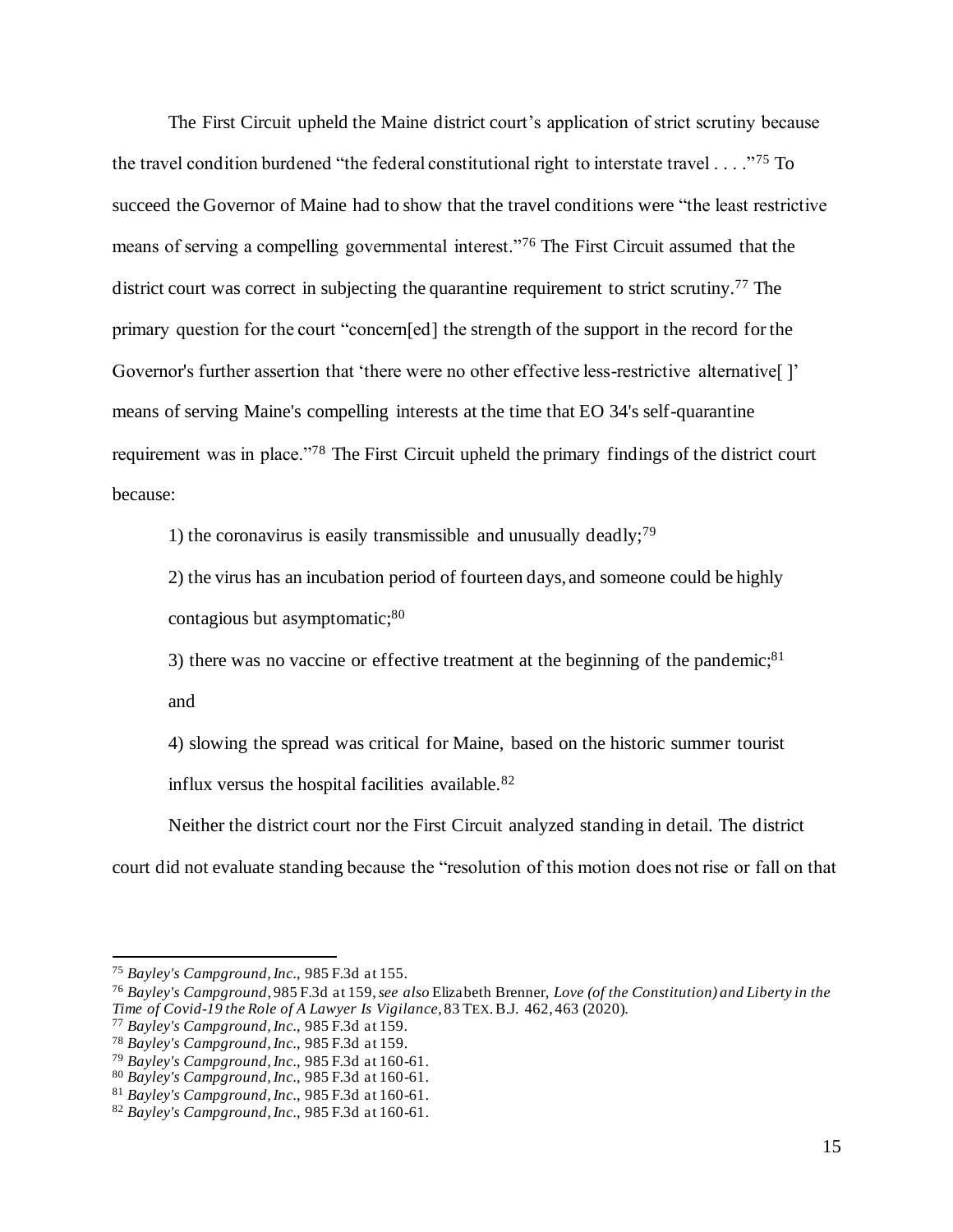question . . ."<sup>83</sup> The First Circuit noted only that "[t]here is no problem with our reaching the merits based on any concern about a lack of Article III standing on the part of the plaintiffs, because the individual plaintiffs plainly have suffered an injury-in-fact."<sup>84</sup> The opinion leaves the question open of whether the same result would occur now that multiple vaccines are available, and treatments are better understood.

#### ii. *Carmichael v. Ige*

*Carmichael* also challenged state travel conditions implemented in response to the SARS-CoV-2 pandemic. In *Carmichael* the plaintiffs were: 1) California residents with a condominium in Hawai'i; 2) a Hawai'i resident with family in the continental United States; and 3) a Nevada resident with properties in Hawai'i. <sup>85</sup> Ige, the governor of Hawai'i, issued an Emergency Proclamation order on March 21, 2020, which "imposed a 14-day quarantine, effective March 26, 2020, applying to *all persons entering Hawai'i*, both residents and nonresidents alike, with a few exceptions related to emergency and critical infrastructure functions."<sup>86</sup> These travel conditions evolved during 2020, eventually allowing travelers to "avoid quarantine by supplying a negative COVID-19 test obtained within 72 hours of arrival in Hawai'i."<sup>87</sup> The plaintiffs alleged violations of their Fifth and Fourteenth Amendment rights.<sup>88</sup> The court determined that the Fifth Amendment claim was likely erroneous,<sup>89</sup> and focused on the Fourteenth Amendment claims, <sup>90</sup> as well as whether the plaintiffs had standing.<sup>91</sup>

The standard of review the court used in *Carmichael* was the *Jacobson* two-part test. In

<sup>83</sup> *Bayley's Campground,Inc.*, 463 F. Supp. 3d 22, 30 n.7 (D. Me. 2020).

<sup>84</sup> *Bayley's Campground,Inc.*, 985 F.3d at 165 n.4.

<sup>85</sup> Carmichaelv. Ige, 470 F. Supp. 3d 1133, 1138 (D. Haw. 2020).

<sup>86</sup> *Carmichael*, 470 F. Supp. 3d at 1139, (*citing* Opp'n, Ex. C, ECF No. 34-2 at 1) (emphasis in original).

<sup>87</sup> *Carmichael*, 470 F. Supp. 3d at 1139, (*citing* Opp'n, Decl. of Bruce S. Anderson, Ph.D ("Anderson Decl."), ECF No. 33-5 ¶ 8).

<sup>88</sup> *Carmichael*, 470 F. Supp. 3d at 1139.

<sup>89</sup> *Carmichael*, 470 F. Supp. 3d at 1145.

<sup>90</sup> *Carmichael*, 470 F. Supp. 3d at 1146.

<sup>91</sup> *Carmichael*, 470 F. Supp. 3d at 1141.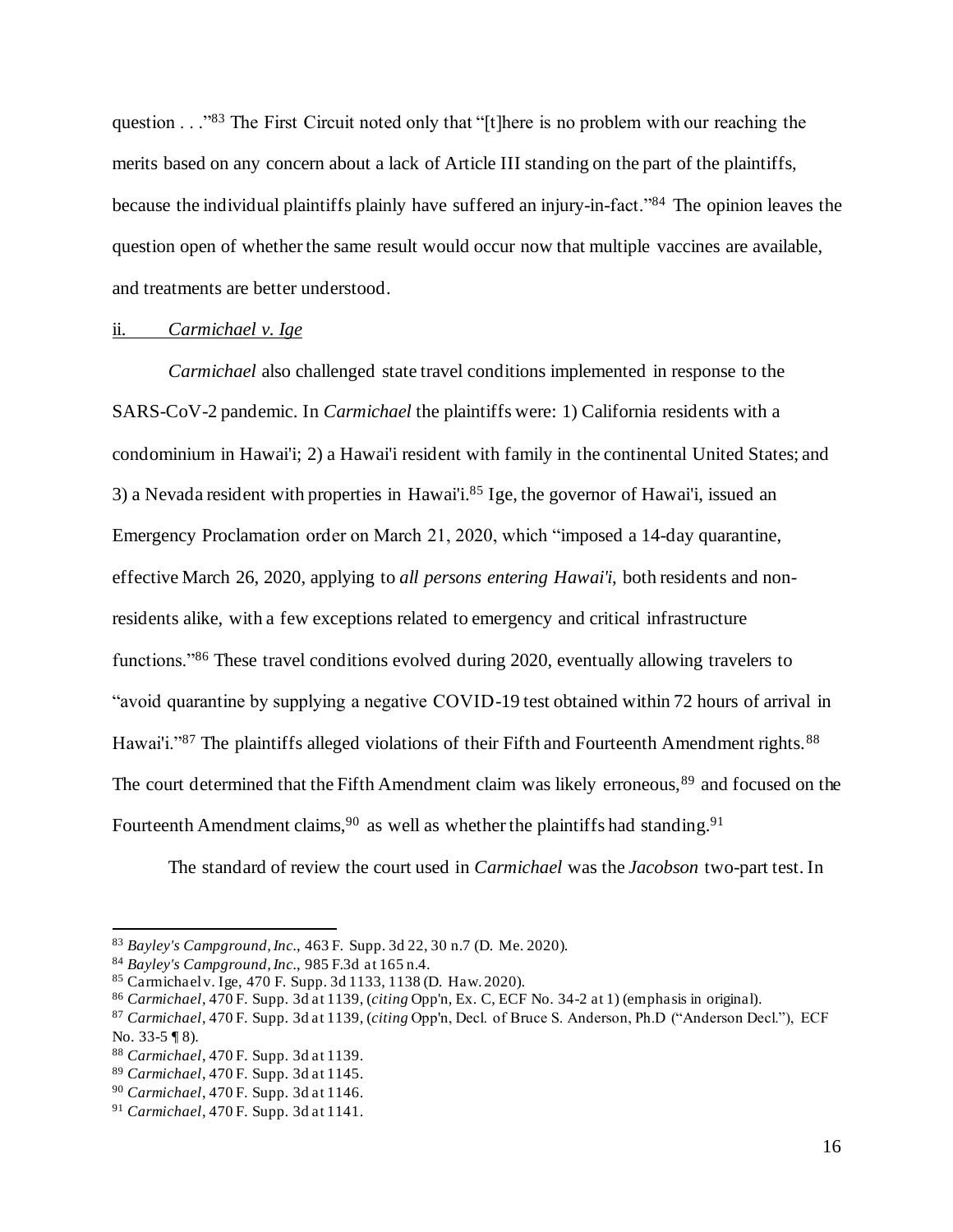assessing whether the travel conditions had a real or substantial relation to public health, the court determined that the:

self-quarantine orders were designed to prevent the importation and intrastate spread of COVID-19 and that restrictions on non-essential businesses are necessary to maintain social distancing and stem the spread of community transmission. Defendant successfully demonstrates that his Emergency Proclamations have a real or substantial relation to the public health crisis caused by the COVID-19 pandemic.<sup>92</sup>

The court then assessed whether the travel conditions were "in palpable conflict with the Constitution."<sup>93</sup> "The Court concluded they [were] not, whether under traditional levels of scrutiny or *Jacobson*'s highly deferential standard."<sup>94</sup> The court upheld the travel conditions based on the two-step *Jacobson* analysis. The court clarified that, "based on the record presently before it, the Court [found] that the quarantine survives strict scrutiny and Plaintiffs cannot *at this time* establish a likelihood of success or raise a serious question going to the merits of their right to travel claim."<sup>95</sup>

Based on this analysis, the *Carmichael* court also concluded that Hawai'i's travel conditions did not violate the plaintiffs' Fourteenth Amendment right to travel "whether under traditional levels of scrutiny or *Jacobson*'s highly deferential standard."<sup>96</sup> "[T]he Hawai'i court cited to--and agreed with--the Maine court in *Bayley's Campground Inc., v. Mills* that there were no less restrictive means for the Governor to attempt to protect the public from a rise in COVID-19 cases."<sup>97</sup> The court in *Carmichael* found that a quarantine for travelers arriving from another state did not violate the two primary components of the right to travel<sup>98</sup>:

as individuals from other states may freely travel to Hawai'i; they must simply

<sup>92</sup> *Carmichael*, 470 F. Supp. 3d at 1143.

<sup>93</sup> *Carmichael*, 470 F. Supp. 3d at 1144-45, (*citing* Jacobson v. Commonwealth of Massachusetts, 197 U.S. 11, 31  $(1905)$ ).

<sup>94</sup> *Carmichael*, 470 F. Supp. 3d at 1144-45.

<sup>95</sup> *Carmichael*, 470 F. Supp. 3d at 1147 (*citing* Bayley's Campground Inc. v. Mills, 463 F. Supp. 3d 22, 24–25, (D. Me. May 29,2020)) (emphasis in original).

<sup>96</sup> *Carmichael*, 470 F. Supp. 3d at 1145.

<sup>97</sup> Thaler, *supra* note 53 at 192 (*citing* Carmichaelv. Ige, 470 F. Supp. 3d 1133 (D. Haw. 2020)).

<sup>98</sup> *See Saenz*, *supra* note 47 at 500.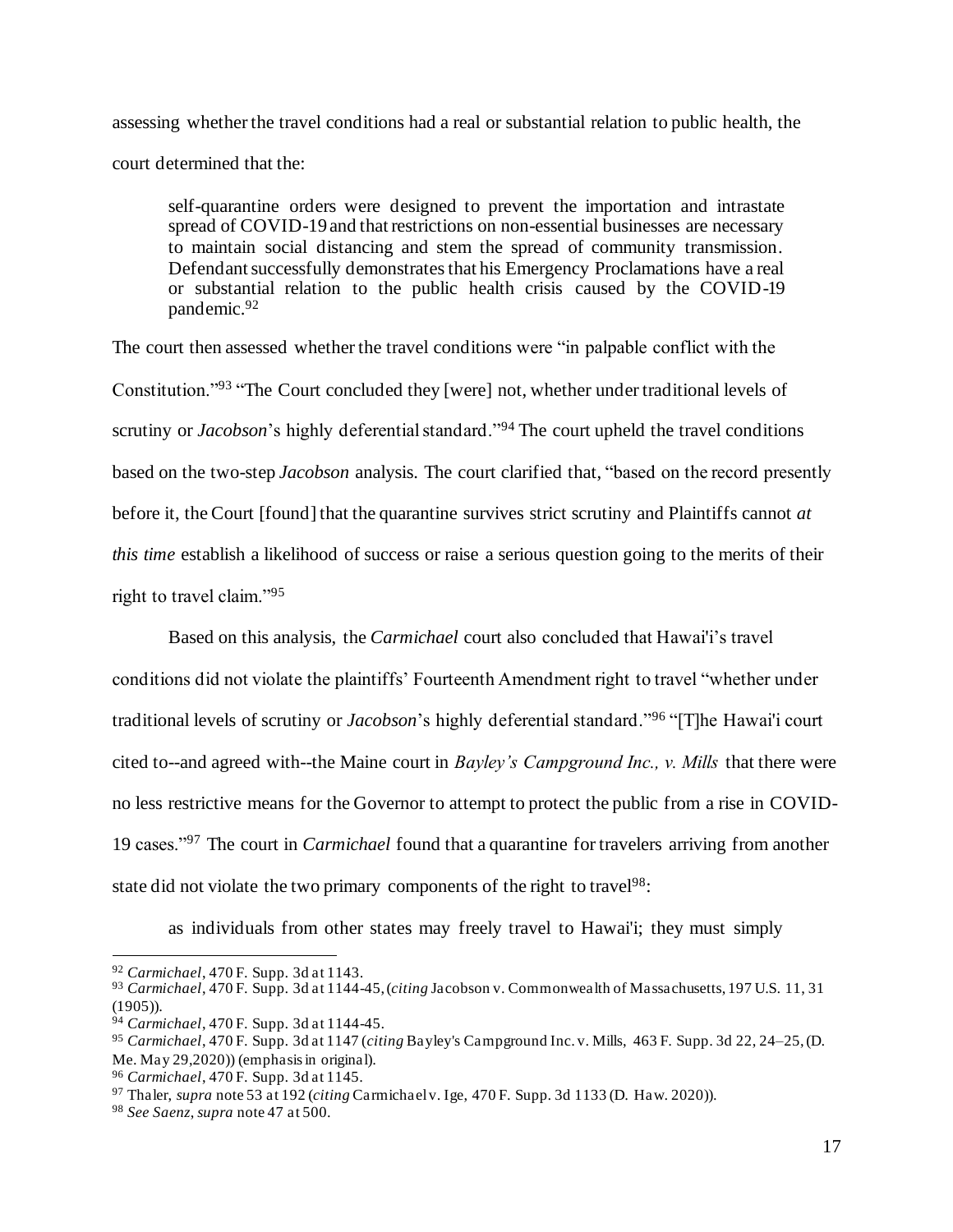comply with the quarantine, a requirement *equally applicable to Hawai'i resident.* This limited restriction (not ban) is a reasonable one. We are in the middle of a pandemic, and even Plaintiffs' counsel voluntarily acknowledged at the hearing that the COVID-19 crisis is serious.<sup>99</sup>

The court concluded that "[w]hile not its intended purpose, the quarantine appears to have some deterrent effect, as evidenced by the depressed visitor numbers. But any deterrent effect the quarantine may have on Plaintiffs' travel to Hawai'i does not amount to a violation of their right to travel."<sup>100</sup> Since travel conditions, even those which impose fourteen-day quarantine periods, are not recognized as travel bans, the conditions likely do not constitute a violation of an individual's constitutional right to travel. $101$ 

While the court did not reach the standing issue in *Carmichael*, <sup>102</sup> it did provide some

insight on how the analysis might proceed:

Plaintiffs argue that the deprivation of their constitutional rights causes them irreparable harm, with each day bringing further injury, and no damages can adequately compensate them for their loss of time and freedom. As discussed above, Plaintiffs' declarations explain only why they have elected not to travel to Hawai'i due to the potential issues that could arise from having to quarantine, or claim, without supporting explanation or evidence, that undergoing the quarantine is impossible. These cursory and speculative assertions insufficiently *demonstrate* immediate threatened injury and considering Plaintiffs' failure to show a likelihood of success on the merits, their constitutional claims are too attenuated to establish irreparable harm.<sup>103</sup>

Even with a strict review standard, plaintiffs are failing in their challenges to the

travel conditions, based on the compelling government interest in protecting public health and hospital capacity. Additionally, the two-part analysis of *Jacobson* closely resembles a rational basis test, deferring to state police powers as long as: 1) there is a real or substantial relation to public health;<sup>104</sup> and 2) the statute is not a "plain, palpable invasion of rights

<sup>99</sup> *Carmichael*, 470 F. Supp. 3d at 1145 (emphasis in original).

<sup>100</sup> *Carmichael*, 470 F. Supp. 3d at 1146.

<sup>101</sup> *Carmichael*, 470 F. Supp. 3d at 1145.

<sup>102</sup> *Carmichael*, 470 F. Supp. 3d at 1141.

<sup>103</sup> *Carmichael*, 470 F. Supp. 3d at 1150.

<sup>104</sup> Jacobson v. Commonwealth of Massachusetts, 197 U.S. 11, 31 (1905).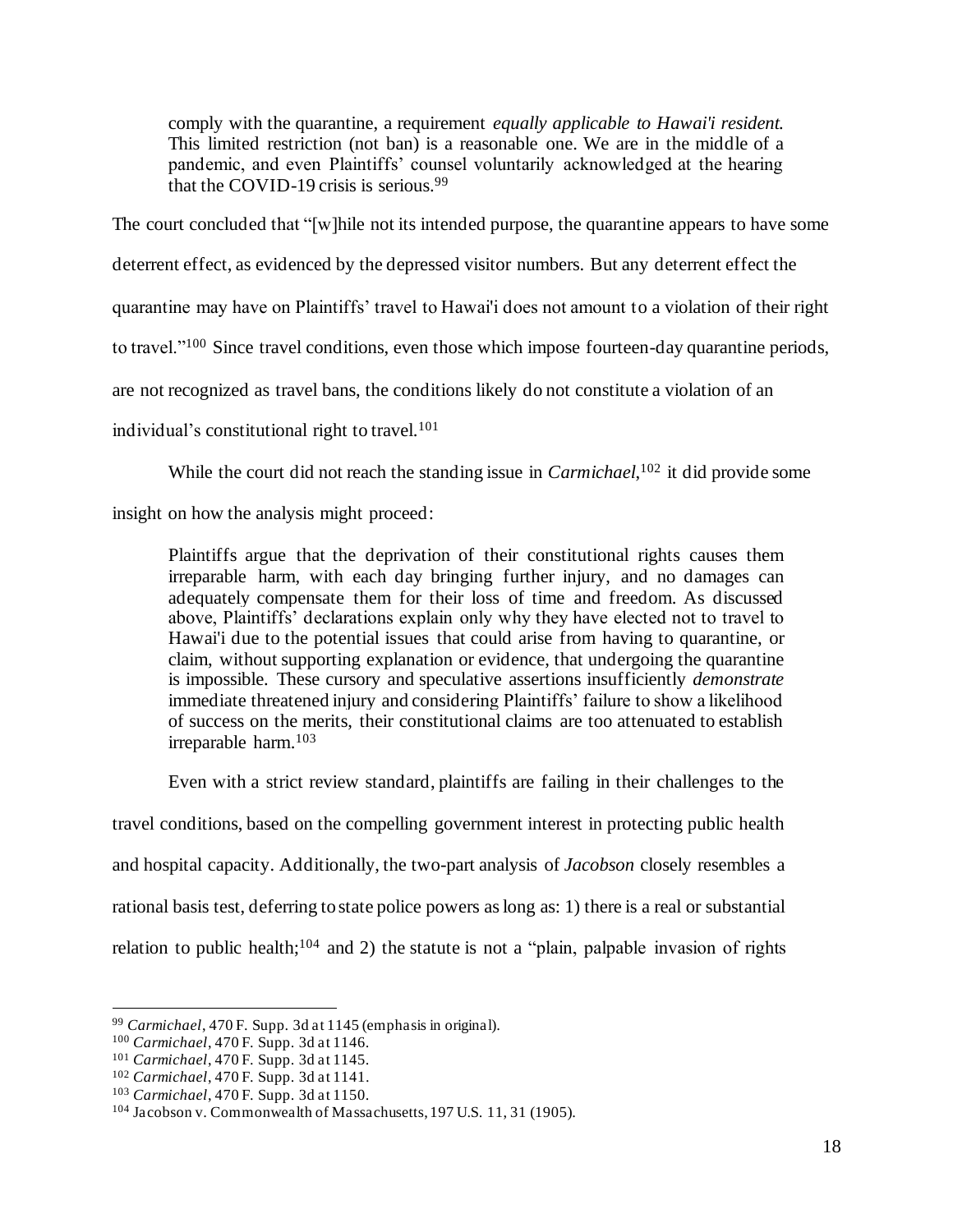secured by the fundamental law . . . ."<sup>105</sup> Based on these two cases, one sees that public interest during a public health emergency can easily outweigh the rights of individuals, and travel conditions will likely survive the legal challenges brought.

#### **PART II: PUBLIC POLICY CONSIDERATIONS**

This Part II evaluates the reasons and implementation strategies for travel conditions, the information available regarding the costs and benefits, and the information available from institutions such as the WHO regarding travel conditions. Since the SARS-CoV-2 virus can be spread by asymptomatic individuals, it is not conducive to travel conditions. Additionally, there is not much research into the costs of travel conditions, so a true cost versus benefit analysis cannot be performed. Based on this, travel conditions in the case of the SARS-CoV-2 virus are likely not a recommended public health response.

#### A. Travel Conditions: Reasons and Implementation

The effectiveness of measures such as travel conditions in combatting disease spread depends on how strictly the measure is enforced.<sup>106</sup> Public health measures restricting movement are not new. Restrictions such as cordons sanitaires have been used to combat disease since the time of the plague.<sup>107</sup> A cordon sanitaire is barrier segregating the sick individuals from the healthy individuals in a community.<sup>108</sup> Individuals behind the cordon sanitaire cannot enter the

<sup>106</sup> Ana LP Mateus et al, *Effectiveness of travel restrictions in the rapid containment of human influenza: a systematic review*, WORLD HEALTH ORGANIZATION (Sept. 29, 2014) (*Bulletin of the World Health Organization* 2014;92:868-880D. doi: http://dx.doi.org/10.2471/BLT.14.135590),

https://www.who.int/bulletin/volumes/92/12/14-135590/en/; *see also*, Valentina Costantino, David J. Heslop, C. Raina MacIntyre, *The effectiveness of full and partial travel bans against COVID-19 spread in Australia for travelers from China during and after the epidemic peak in China*, J TRAVEL MED. 2020 Aug 20;27(5) (DOI: 10.1093/jtm/taaa081, also at https://pubmed.ncbi.nlm.nih.gov/32453411/).

<sup>107</sup> Pere Salas-Vives and Joana -Maria Pujadas-Mora, *Cordons Sanitaires and the Rationalisation Process in Southern Europe (Nineteenth-Century Majorca)*, MEDICAL HISTORY vol. 62,3 (2018): 314-332 (doi:10.1017/mdh.2018.25, available at https://www.ncbi.nlm.nih.gov/pmc/articles/PMC6113753/).

<sup>108</sup> Cordon Sanitaire, Merriam-Webster, https://www.merriam-webster.com/dictionary/cordon%20sanitaire (last accessed Mar. 17, 2021); *see also*, Rachel Kaplan Hoffman, M.D., M.S.Ed., and Keith Hoffman, J.D., *Ethical Considerations in the Use of Cordons Sanitaires*, CLINICAL CORRELATIONS (Feb. 19, 2015), https://www.clinicalcorrelations.org/2015/02/19/ethical-considerations-in-the-use-of-cordons-sanitaires/.

<sup>105</sup> *Jacobson*, 197 U.S. at 31.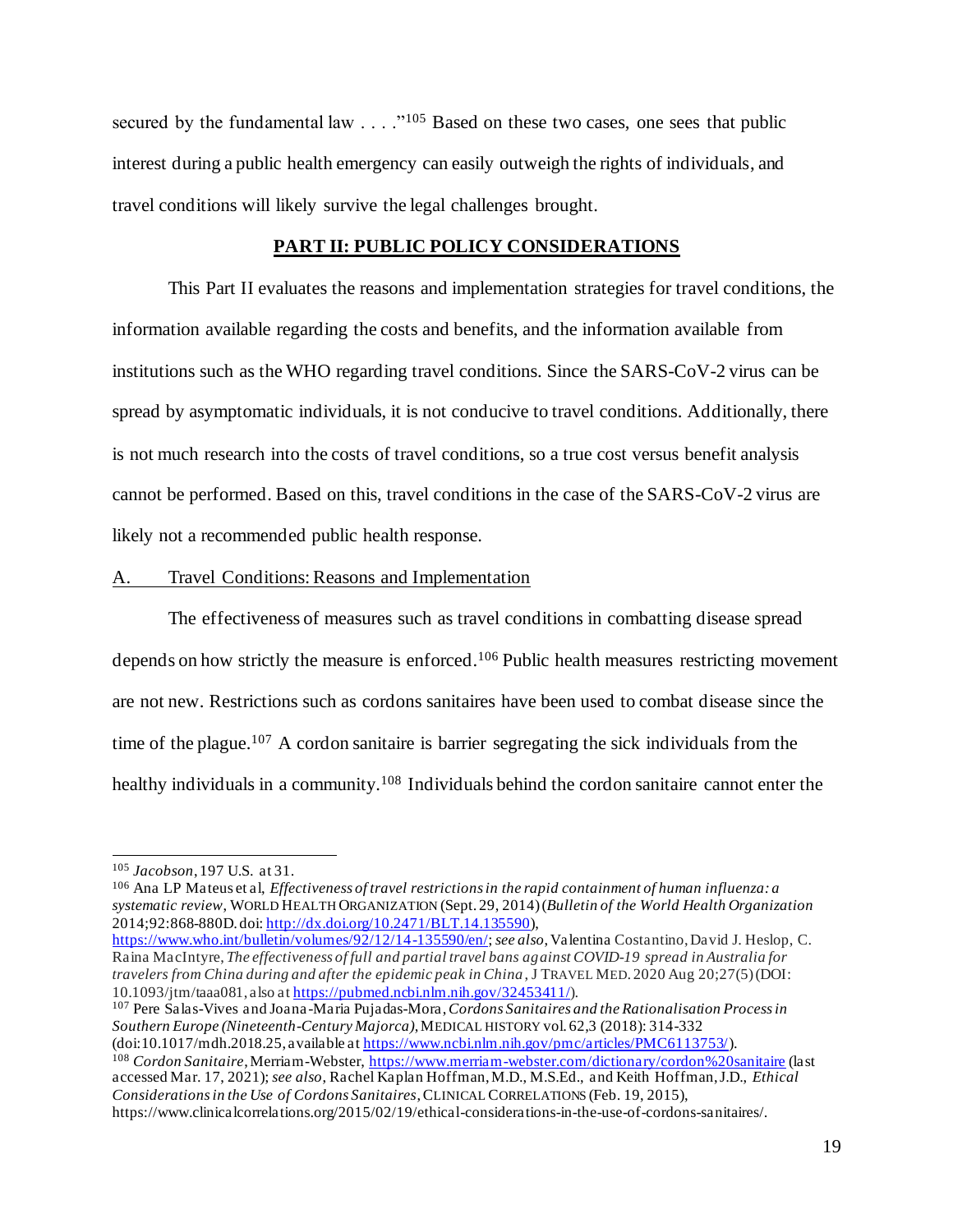"free" area without prior approval.<sup>109</sup> However, the success of a cordon sanitaire depends on the ability to have a clear line of containment, separating the sick from the healthy.<sup>110</sup>

Extrapolating the cordon sanitaire into a method of isolating individual states from their neighbors does not work as well. The logistics of implementing a firm border between each of the states is difficult, to the point of being impossible, with the exception of island-states such as Hawai'i. In the continental United States, there are too many entry points between the states to patrol. Travel conditions depend on voluntary compliance, with the possible exception of plane travel, which could be more closely overseen to ensure passengers have registered per a state requirement. However, without a full military state implementation and enforcement, there is a risk that visitors to states will not follow the travel conditions imposed by the host-state.

Additionally, the effectiveness of a travel condition typically depends on early identification of the illness.<sup>111</sup> SARS-CoV-2 does not lend itself to these types of travel conditions, because the virus can be spread by asymptomatic carriers, and individuals can be contagious during the incubation period, approximately fourteen days,  $112$  before an individual may show symptoms of COVID-19.<sup>113</sup> States did not announce travel conditions until March

<sup>109</sup> Rachel Kaplan Hoffman, M.D., M.S.Ed., and Keith Hoffman, J.D., *Ethical Considerations in the Use of Cordons Sanitaires*, CLINICAL CORRELATIONS (Feb. 19, 2015), https://www.clinicalcorrelations.org/2015/02/19/ethicalconsiderations-in-the-use-of-cordons-sanitaires/.

<sup>110</sup> Michael Allswede, *The Myth of the Cordon Sanitaire*, DOMESTIC PREPAREDNESS (Apr. 16, 2008), https://www.domesticpreparedness.com/healthcare/the-myth-of-the-cordon-sanitaire/.

<sup>111</sup> *See, e.g.*, Mateus et al, *supra* note 106; Costantino, *supra* note 106; Matteo Chinazzi, et al., *The effect of travel restrictions on the spread of the 2019 novel coronavirus (COVID-19) outbreak*, SCIENCE, 24 Apr. 2020 Vol 368: 6489, pp 397-400 (DOI: 10.1126/science.aba9757, also at: https://science.sciencemag.org/content/368/6489/395); Barbara von Tigerstrom, Kumanan Wilson, *COVID-19 travel restrictions and the* International Health Regulations *(2005)*, BMJ GLOBAL HEALTH 2020 (http://dx.doi.org/10.1136/bmjgh-2020-002629, also at: https://gh.bmj.com/content/5/5/e002629).

<sup>112</sup> *Interim Clinical Guidance for Management of Patients with Confirmed Coronavirus Disease (COVID-19)*, CDC: COVID-19 (Updated Feb. 16, 2021), https://www.cdc.gov/coronavirus/2019-ncov/hcp/clinical-guidancemanagement-

patients.html#:~:text=The%20incubation%20period%20for%20COVID,from%20exposure%20to%20symptoms%2 0onset.

<sup>113</sup> *Similarities and Differences between Flu and COVID-19*, CDC: INFLUENZA (FLU), https://www.cdc.gov/flu/symptoms/flu-vs-covid19.htm (last accessed Mar. 17, 2021).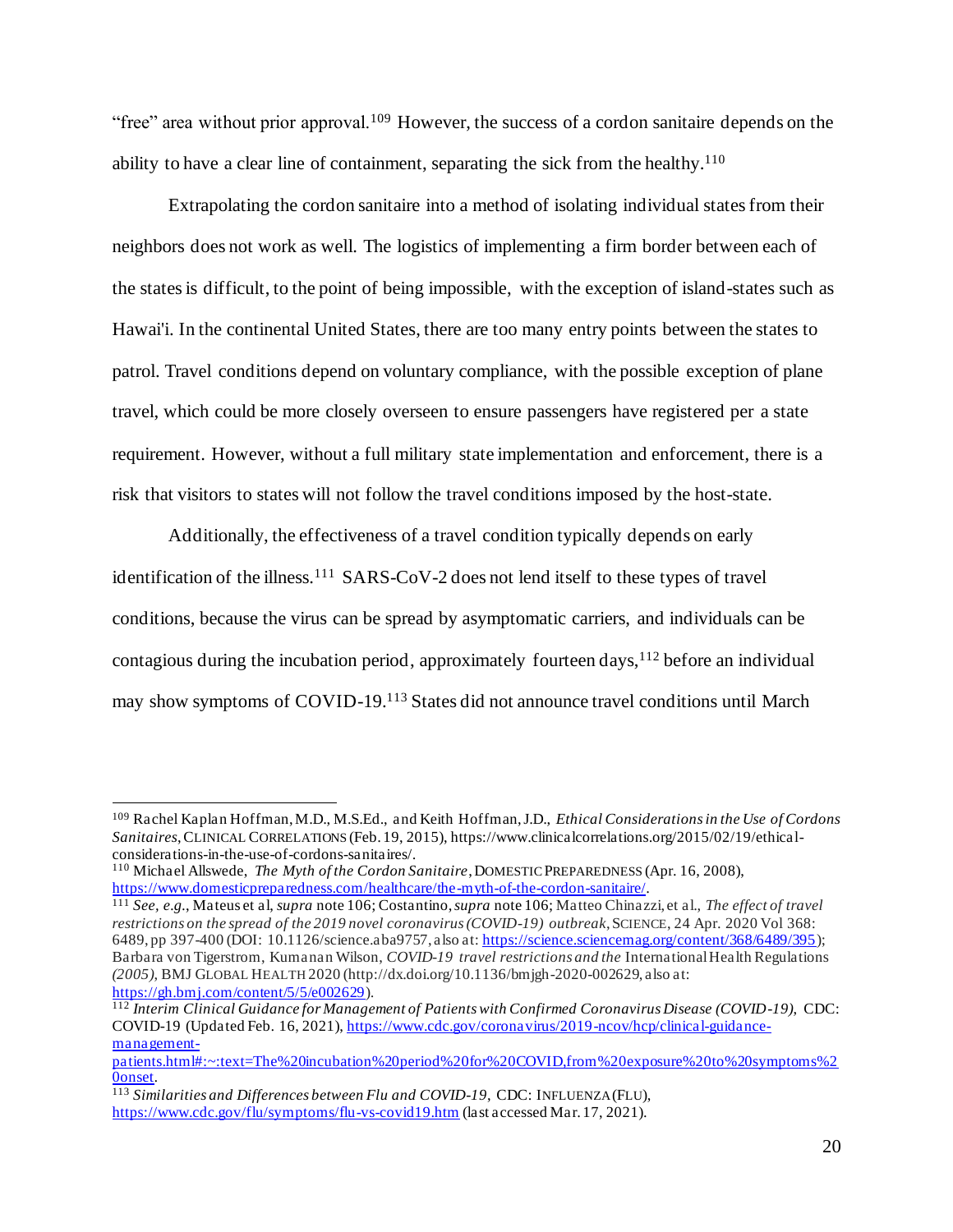2020,<sup>114</sup> at which point SARS-CoV-2 was already present in the United States for more than one month.<sup>115</sup>

Further hampering the effectiveness of travel conditions was the delay in testing roll-out across the United States.<sup>116</sup> These delays made it difficult to get ahead of the virus and proactively test and identify asymptomatic individuals.<sup>117</sup> Once testing was available in the United States, it was initially only available to individuals with known exposure risks.<sup>118</sup> Even though examples of transmission unrelated to international travel had already occurred, 119 individuals without a known exposure could not access testing, and instead could potentially continue circulating and spreading the virus $120$ .

Based on the characteristics of SARS-CoV-2 incubation and transmission, as well as the interconnected nature of the continental United States, it is unlikely that travel conditions were effective at stopping the circulation of the virus.

# B. Travel Conditions: Costs vs Benefits

It is difficult to estimate the costs associated directly with the travel conditions. While the economic impact of past pandemics such as H1N1 in 2009 has been assessed, this did not

<sup>114</sup> *See, e.g.*, *See e.g.* Exec. Order No. 20-80, Office of the Governor of the State of Florida (Mar. 23, 2020), https://www.flgov.com/wp-content/uploads/orders/2020/EO\_20-80.pdf (last accessed Mar. 15, 2021); Exec. Order No. 20-82, Office of the Governor of the State of Florida (Mar. 24, 2020), https://www.flgov.com/wp-

content/uploads/orders/2020/EO\_20-82.pdf (last accessed Mar. 15, 2021); Exec. Order No. 20-86, Office of the Governor of the State of Florida (Mar. 27, 2020), https://www.flgov.com/wp-content/uploads/orders/2020/EO\_20-86.pdf (last accessed Mar. 15, 2021); Exec. Order No. 20-139, Office of the Governor of the State of Florida (June. 3, 2020), https://www.flgov.com/wp-content/uploads/orders/2020/EO\_20-139.pdf (last accessed Mar. 15, 2021); *see also*, Cutway, *supra* note 14; Exec. Order No. GA-11, Office of the Governor of the State of Texas (Mar. 26, 2020), https://gov.texas.gov/uploads/files/press/EO-GA-11\_airport\_travel\_reporting\_COVID-19\_IMAGE\_03-26-2020.pdf (last accessed Mar. 15, 2021)

<sup>115</sup> *A Timeline of COVID-19 Developments in 2020*, AJMC (Jan. 1, 2021), https://www.ajmc.com/view/a-timelineof-covid19-developments-in-2020.

<sup>116</sup> *What we know about delays in coronavirus testing*, The Washington Post (Apr. 18, 2020), https://www.washingtonpost.com/investigations/2020/04/18/timeline-coronavirus-testing/?arc404=true.  $\overline{117}$  *Id.* 

<sup>118</sup> *Id.*; *see also*, Schumaker, *supra* note 2 (See subsection "March 3, 2020: CDC lifts restrictions for virus testing"). <sup>119</sup> Erin Schumaker, Morgan Winsor, and Ivan Pereira, *Latest American infected with coronavirus has no relevant travel history: CDC*, ABCNEWS (Feb. 26, 2020, 8:45PM), https://abcnews.go.com/International/us-militarycoronavirus-patient-cases-surge-italy-south/story?id=69225004.

<sup>120</sup> Schumaker, *supra* note 2 (See subsection "March 3, 2020: CDC lifts restrictions for virus testing" – infection in those who had not travelled to "hot spots" occurred prior to the lifting of restrictions for testing).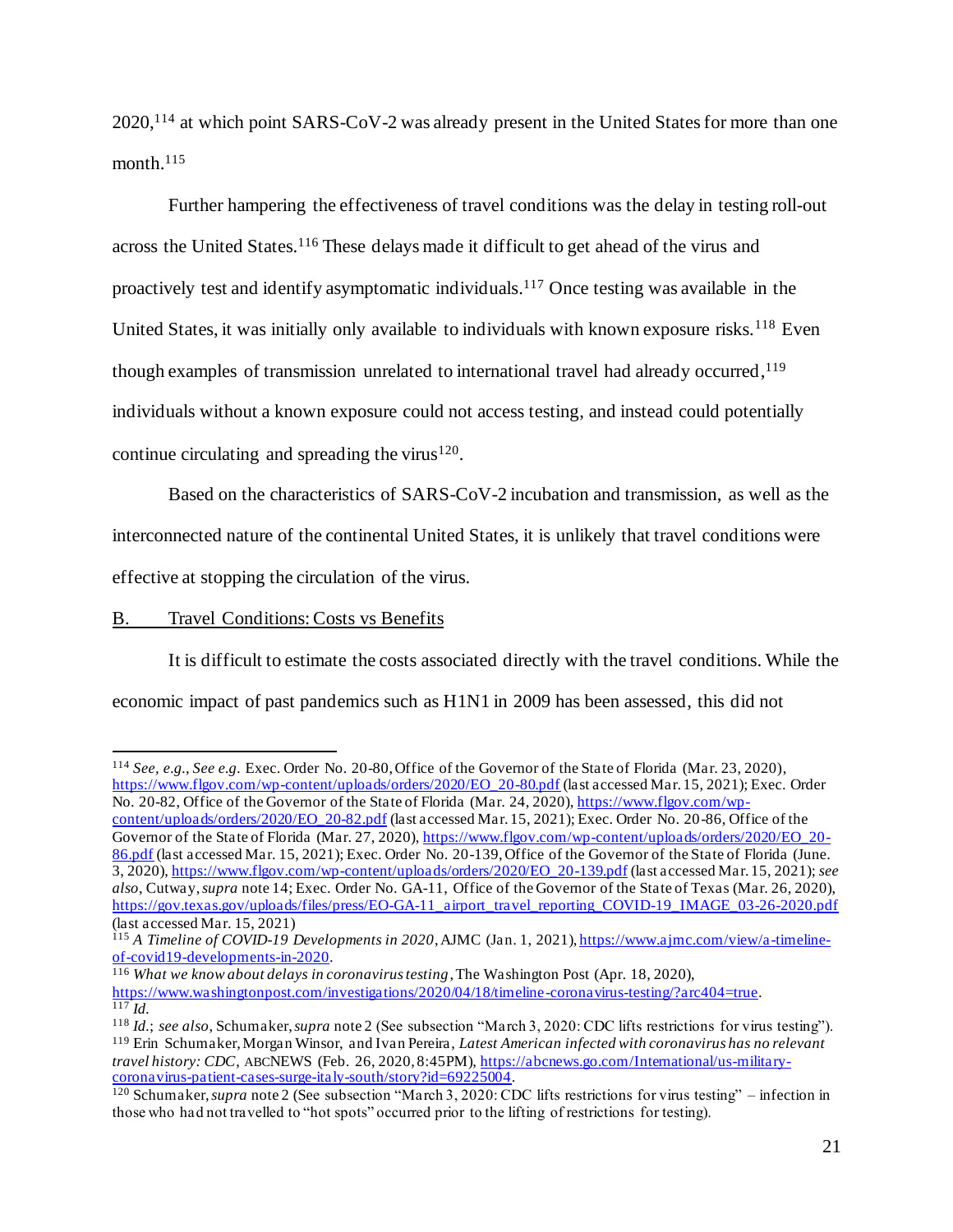include assessments specific to the travel conditions, but rather focused on medical costs, costs associated with pandemic mitigation, etc.<sup>121</sup> The economic impact of pandemic influenza in the United States was estimated at "US\$71.3 to \$166.5 billion, excluding disruptions to commerce and society."<sup>122</sup> A study of the impact of the 2009 H1N1 influenza pandemic in South Korea found that the "annual socioeconomic costs . . . were US\$1.09 billion (0.14% of the national GDP)."<sup>123</sup> However while there is some literature regarding the economic impacts of pandemic influenza, it is generally recognized that "there is a lack of economic evaluation for preparedness, prevention, trade and travel restrictions, hygiene recommendations, and human-toanimal transmission interventions." 124

In addition to the lack of information regarding the costs of travel conditions, the documented benefits of travel conditions are limited at best. Available information tends to analyze international travel restrictions, not travel conditions within one country. In one study regarding the benefits of international air travel restrictions on pandemic flu, the authors found that, "[c]onsistent with previous work . . . , our study shows that international travel restrictions per se do not provide an effective way to contain the epidemic."<sup>125</sup> In a 2014 bulletin following the 2009 H1N1 pandemic influenza, the authors performed a systematic review of international and internal travel restrictions and concluded that "[a]s quantitative assessment of the

<sup>121</sup> Martin I. Meltzer, Nancy J. Cox, and Keiji Fukuda. *The Economic Impact of Pandemic Influenza in the United States: Priorities for Intervention,* EMERG INFECT DIS. 1999;5(5):659-671

<sup>(</sup>https://dx.doi.org/10.3201/eid0505.990507, available at https://wwwnc.cdc.gov/eid/article/5/5/99-0507\_article). <sup>122</sup> *Id.* (emphasis added).

<sup>123</sup> Yang-Woo Kim, Seok-Jun Yoon, and In-Hwan Oh, *The economic burden of the 2009 pandemic H1N1 influenza in Korea*, SCAND J INFECT DIS. 2013 May;45(5):390-6. (doi: 10.3109/00365548.2012.749423. Epub 2012 Dec 14. PMID: 23240778, available at

https://pubmed.ncbi.nlm.nih.gov/23240778/#:~:text=Results%3A%20The%20annual%20socioeconomic%20costs,o f%20direct%20non%2Dmedical%20costs)

<sup>124</sup> Hélène Pasquini-Descomps, Nathalie Brender, and David Maradan, *Value for Money in H1N1 Influenza: A Systematic Review of the Cost-Effectiveness of Pandemic Interventions*, VALUE IN HEALTH, Vol. 20, Issue 6, 2017 : 819-827 (ISSN 1098-3015,https://doi.org/10.1016/j.jval.2016.05.005, available at https://www.sciencedirect.com/science/article/pii/S1098301516304922) (emphasis added).

<sup>125</sup> Joshua M. Epstein et al. *Controlling pandemic flu: the value of international air travel restrictions*, PLOS ONE vol. 2,5 e401, 2 May. 2007 (doi:10.1371/journal.pone.0000401, available at https://www.ncbi.nlm.nih.gov/pmc/articles/PMC1855004/)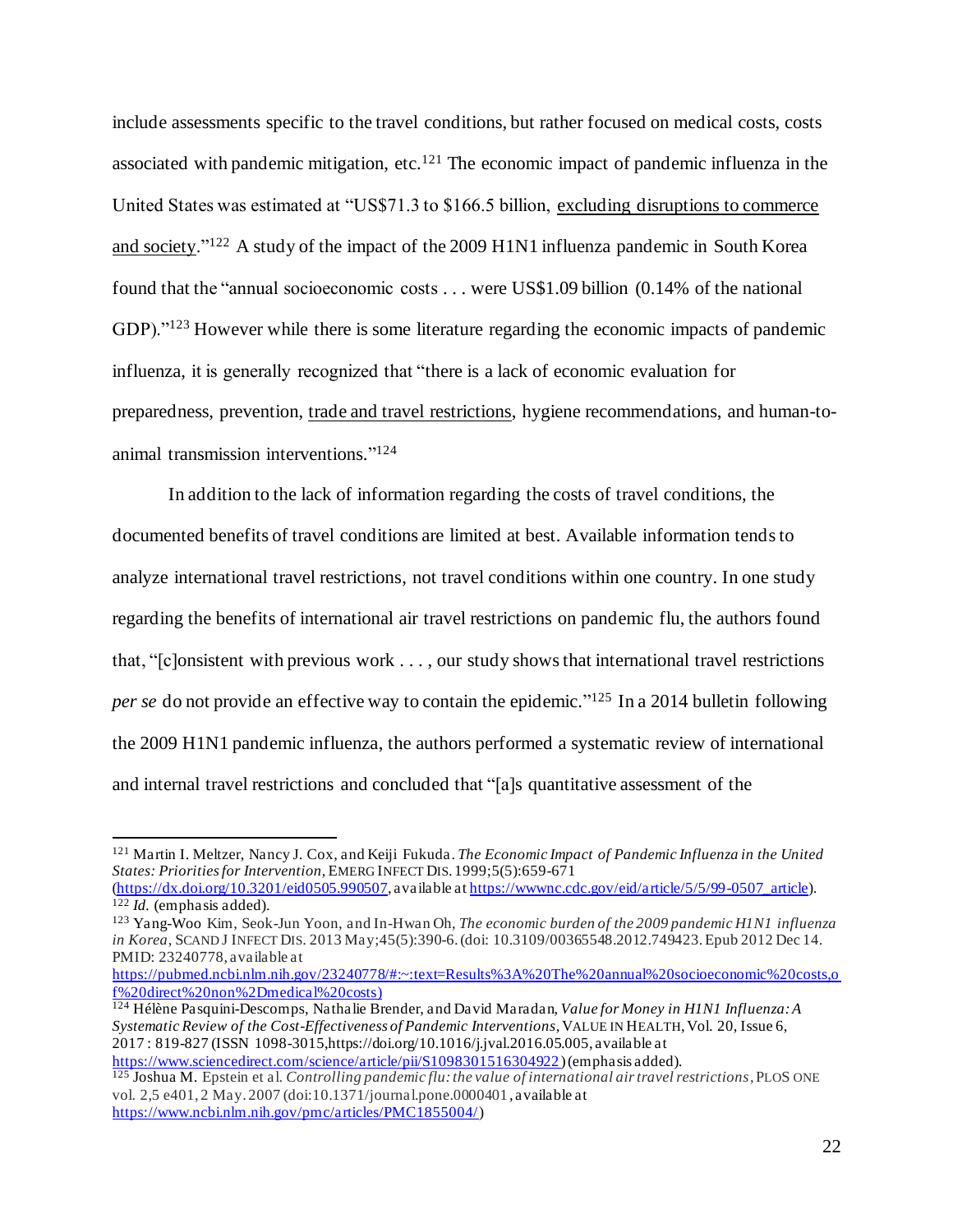effectiveness of travel restrictions in pandemic situations tends to be more challenging, there are scarce data on this topic."<sup>126</sup>

Without a full understanding of the costs of travel conditions, and a lack of information showing the benefits of travel conditions, it is difficult to perform a full balancing assessment of the costs versus benefits of these measures for limiting disease spread. Based on this dearth of information, it was likely not prudent to impose such a broad restriction as part of managing SARS-CoV-2 spread, based on the attributes of the virus.

#### C. General Consensus: Travel Conditions Are Not Preferred

Since international travel restrictions "would hamper global travel and trade, such restrictions are not recommended by WHO once the global spread of pandemic influenza is established."<sup>127</sup> Based on the timeline of the SARS-CoV-2 outbreak, by the time states implemented travel conditions, not only was global spread of the virus established, but spread within the United States was already present. $128$ 

Additionally, specific to the SARS-CoV-2 outbreak, the WHO did not recommend

international travel restrictions because the information available at the beginning of the

pandemic did not support them:

First, there is no reason for measures that unnecessarily interfere with international travel and trade. WHO doesn't recommend limiting trade and movement. We call on all countries to implement decisions that are evidence-based and consistent. WHO stands ready to provide advice to any country that is considering which measures to take.<sup>129</sup>

While this guidance targeted international travel, the same logic would likely apply for internal

<sup>126</sup> Mateus et al, *supra* note 106.

<sup>127</sup> Mateus et al, *supra* note 106.

<sup>128</sup> Caroline Kantis, Samantha Kiernan, and Jason Socrates Bardi, *UPDATED: Timeline of the Coronavirus*, THINKGLOBALHEALTH (last updated Mar. 26, 2021), https://www.thinkglobalhealth.org/article/updated-timelinecoronavirus (last accessed May 9, 2021).

<sup>129</sup> *WHO Director-General's statement on IHR Emergency Committee on Novel Coronavirus (2019-nCoV)*, WORLD HEALTH ORGANIZATION (Jan. 30, 2020), https://www.who.int/director-general/speeches/detail/who-director-generals-statement-on-ihr-emergency-committee-on-novel-coronavirus-(2019-ncov).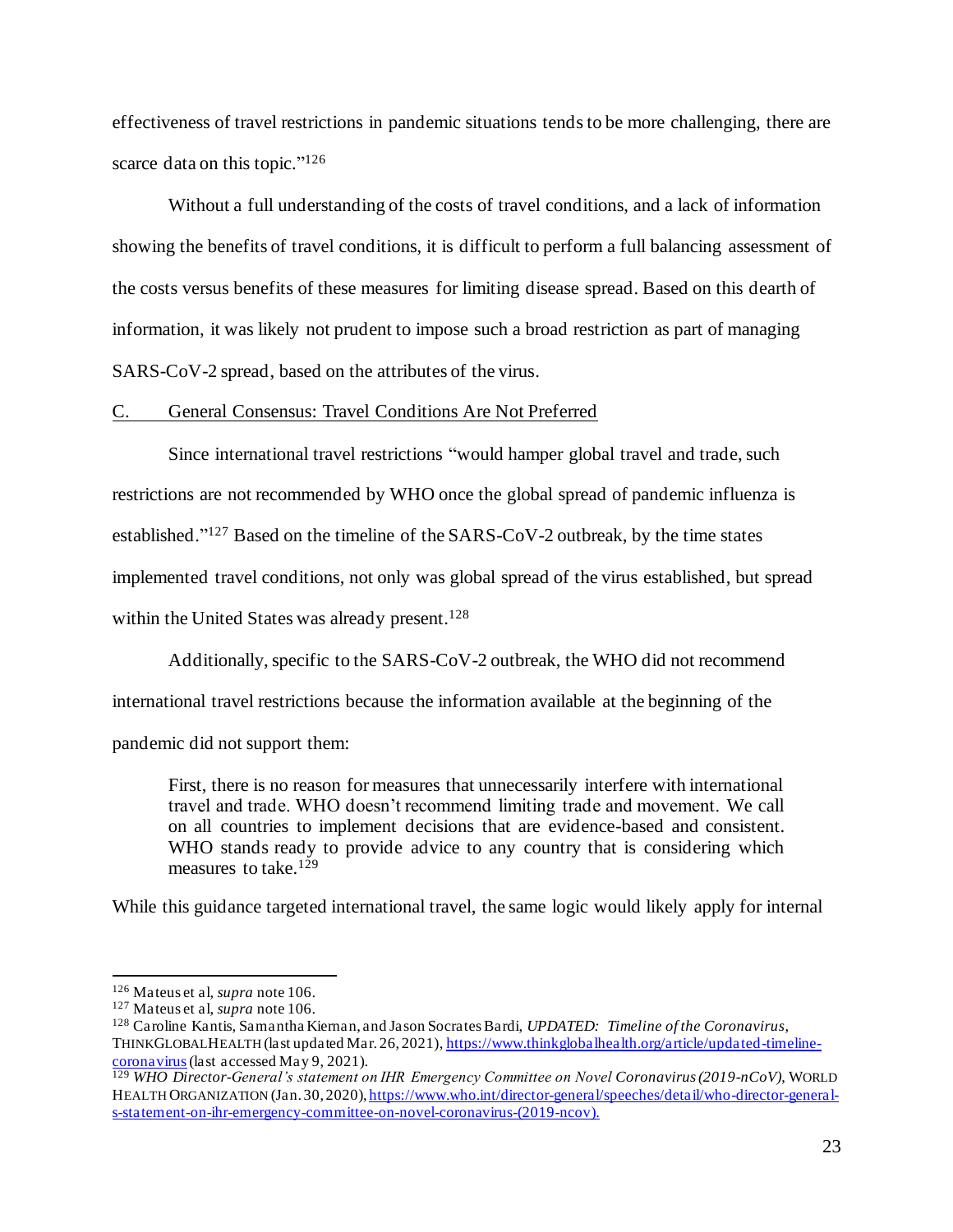travel conditions because the information available likely did not support implementing state travel conditions. Based on the characteristics of SARS-CoV-2, the lack of information to perform a complete cost versus benefit assessment, and the delay in widely available testing of individuals, travel conditions were not likely effective measures against SARS-CoV-2. Additionally, the WHO's guidance against international travel restrictions should have served as a point of reference as states considered the use of this tool during the public health emergency. Travel restrictions hamper trade and are not recommended once a global pandemic is established.<sup>130</sup> By the time states implemented travel conditions in March 2020 or later, SARS-CoV-2 was already present and spreading via symptomatic and asymptomatic carriers.<sup>131</sup> Implementing a travel condition at that point is akin to closing the barn door after the horse has escaped – it is too late to be effective.

#### **PART III: COMPARISONS OF STATE APPROACHES**

This Part III assesses the approaches and results of four different states with regards to travel conditions. Florida and New York were compared together, and California and Texas were compared together. The states were compared by looking at COVID-19 case counts and death rates. The results do not show a significant difference: the use of travel conditions was not dispositive in predicting whether the state fared better or not. Based on this, the travel conditions likely did not have a measurable benefit for state outcomes, even though travel conditions are still in place in California. A more detailed epidemiological analysis would be required to determine what role the travel conditions may have had in the infection and death rates.

# A. Comparison: New York and Florida

Throughout the SARS-CoV-2 pandemic, New York and Florida took different measures to respond to the public health situation. New York did not implement travel conditions until

<sup>130</sup> Mateus et al, *supra* note 106.

<sup>131</sup> Kantis, *supra* note 128.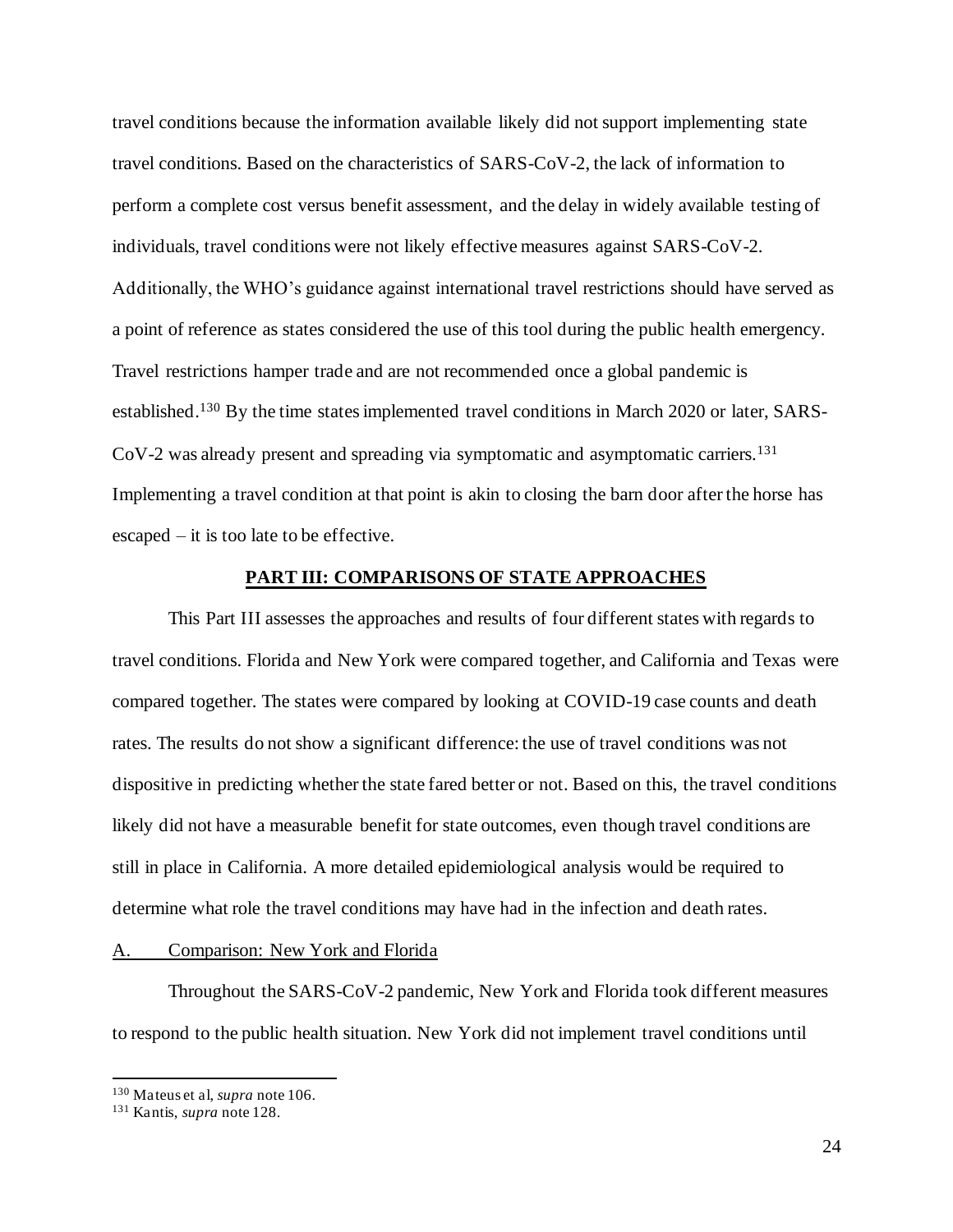June 2020, and these conditions were not lifted until April 10, 2021.<sup>132</sup> By comparison, Florida implemented travel conditions in March 2020; however, these conditions were removed by August 2020. A comparison of the death rates in this section shows that Florida has not done worse as a result of lifting its travel conditions. Instead, Florida seems to be out-performing New York with a lower death rate, while remaining open without travel conditions.

#### i. Summary of State Death Rates

New York and Florida have similar state populations. Florida has slightly more residents at 21,477,737, with 20.9% of individuals aged 65 or older, a known risk factor for COVID-19 mortality.<sup>133</sup> Florida's population per square mile (2010) was 350.6.<sup>134</sup> New York has 19,453,561 residents, 16.9% of which are aged 65 or older.<sup>135</sup> New York's population per square mile  $(2010)$ was higher than Florida's at 411.2.<sup>136</sup> New York and Florida have similar population sizes, with some differences in population density as well as elderly population, yet each state took different approaches to the use of travel conditions to manage the public health risk posed by SARS-CoV-2. A comparison of the death rates shows that the presence or absence of travel conditions does not necessarily determine the outcome.

The CDC tracks death rates for each state, splitting New York into two groups, New York (excluding New York City), and New York City. Measured as deaths per 100,000, as of May 7, 2021, New York's death rate was 176; New York City's was 390.<sup>137</sup> Florida's death rate was 165.<sup>138</sup> The New York Times publishes charts of the reported cases and reported deaths per

<sup>132</sup> *COVID-19 Travel Advisory*, New York State COVID-19 Updates, https://coronavirus.health.ny.gov/covid-19 travel-advisory (last accessed May 7, 2021).

<sup>133</sup> *Quick Facts: Florida*, UNITED STATES CENSUS BUREAU, https://www.census.gov/quickfacts/FL (last accessed May 7, 2021). <sup>134</sup> *Id.*

<sup>135</sup> *Quick Facts: New York*, UNITED STATES CENSUS BUREAU, https://www.census.gov/quickfacts/NY (last accessed May 7, 2021).

<sup>136</sup> *Id.*

<sup>137</sup> *United States COVID-19 Cases and Deaths by State*, CDC: COVID DATA TRACKER, https://covid.cdc.gov/coviddata-tracker/#cases\_deathsper100klast7days (last accessed May 7, 2021). <sup>138</sup> *Id.*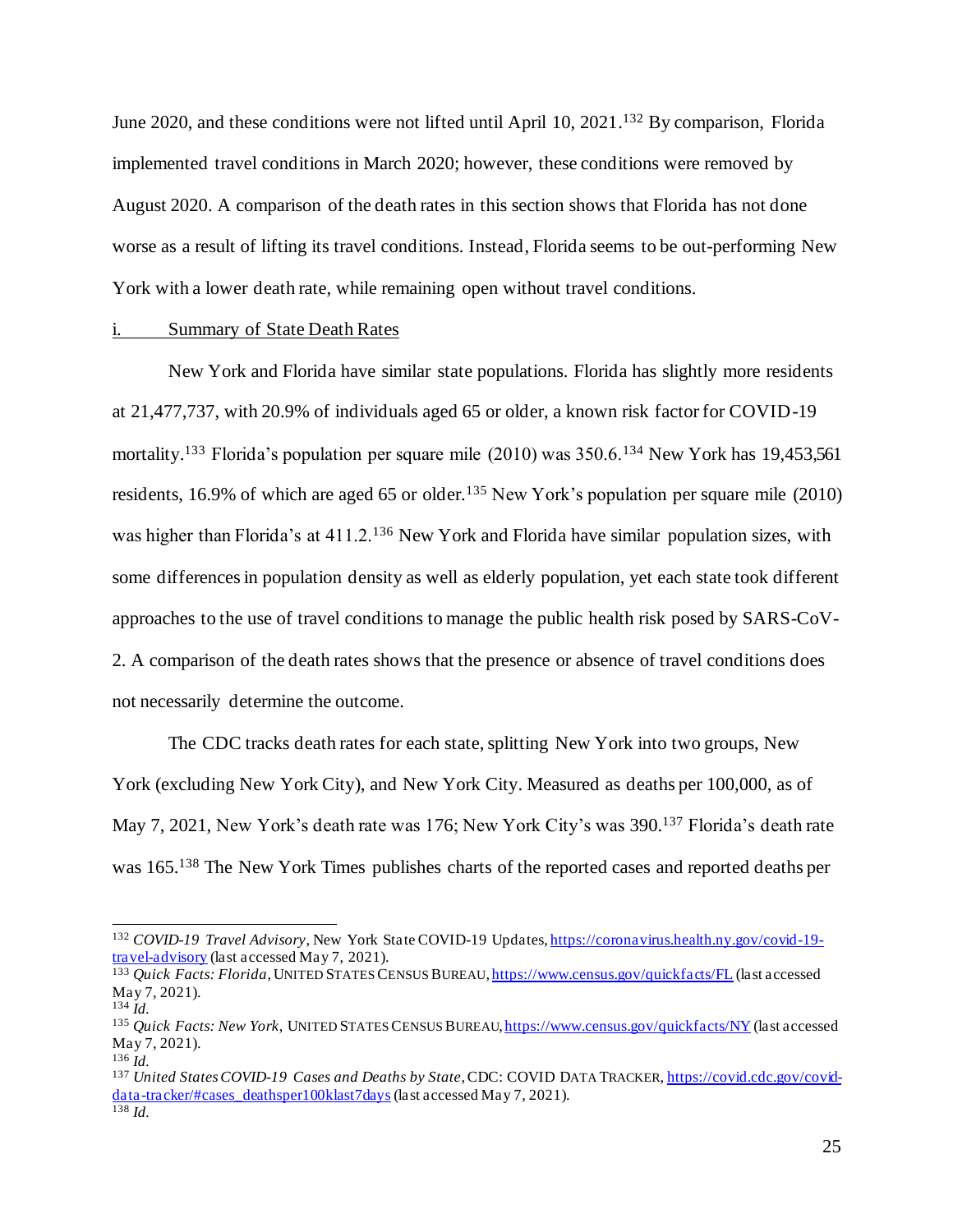state.<sup>139</sup> For New York we see the first peak in March and April 2020, when it was the epicenter of COVID-19 cases in the United States, as well as a trough which begins in May 2020 and continues until November 2020. The trough begins well before the travel conditions were announced on June 24, 2020. The second peak in November 2020 occurred while the travel conditions were still in place. Florida saw a first peak of cases around July 2020, and a trough which began in September 2020 and continued until November 2020.

In the second peak New York's death rate was similar to that of Florida, despite having strong travel conditions in place. New York's peak death rate during the second peak was roughly 198 on January 20. This was slightly higher than Florida's peak death rate during the second peak, which was roughly 185 on January 28. See Figures 1 and 2 below:



<sup>139</sup> *Coronavirus in the U.S.: Latest Map and Case Count*, THE NEW YORK TIMES: THE CORONAVIRUS OUTBREAK, https://www.nytimes.com/interactive/2021/us/covid-cases.html?name=stylncoronavirus&region=TOP\_BANNER&block=storyline\_menu\_recirc&action=click&pgtype=LegacyCollection&var  $iant=1$  Show&is new=false (last accessed May 7, 2021).</u>

<sup>140</sup> *Tracking Coronavirusin New York: Latest Map and Case Count*, THE NEW YORK TIMES: THE CORONAVIRUS OUTBREAK (last updated May 7, 2021), https://www.nytimes.com/interactive/2021/us/new-york-covid-cases.html (last accessed May 7, 2021).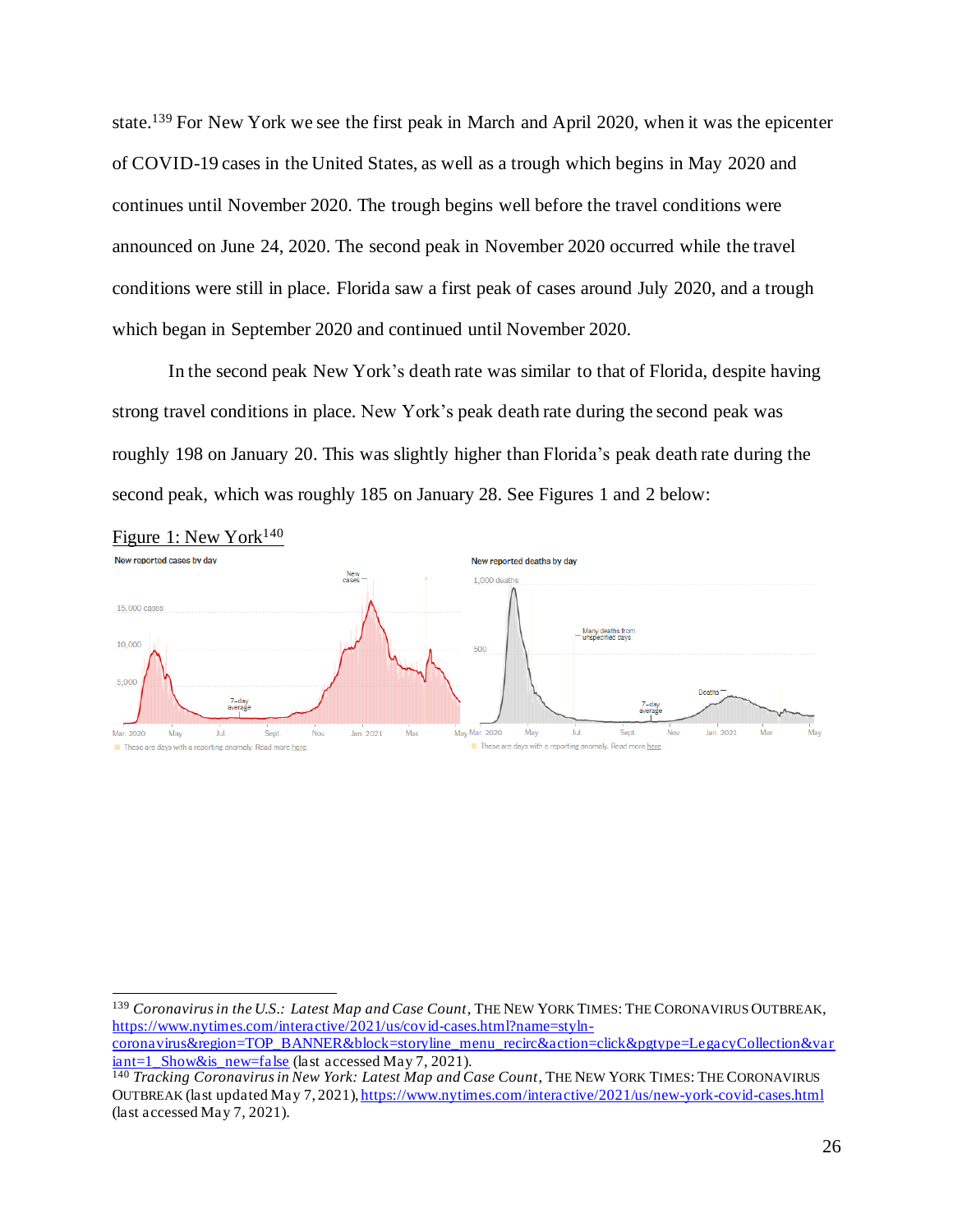Figure 2: Florida<sup>141</sup>



#### ii. Were the Travel Conditions Effective?

Comparing the results of New York and Florida, states with similar populations but different approaches to travel conditions, the results likely do not support the use of travel conditions. Additional epidemiological research is needed to confirm the role travel conditions did or did not play in reducing case counts and death rates. New York implemented its travel conditions on June 24, 2020, when its case counts and death rates were already dramatically decreased from its first peak, and kept travel conditions in place through April 10, 2021. By the summer of 2020 New York had already faced and overcome the first peak with no travel conditions in place. While New York did experience a second peak around the winter holiday season, this was similar to the second peak seen in Florida, a state without travel conditions. While Florida has a slightly lower population density compared to New York, Florida has more elderly residents, who are particularly vulnerable to adverse COVID-19 outcomes. This suggests that the use of strict travel conditionsis likely not dispositive to predicting state outcomes. While one can argue that the situation in New York could have been worse during the second peak without the travel conditions, one can also argue that there are a variety of reasons the travel conditions were not, and will not, be effective. This is potentially due to "pandemic fatigue"<sup>142</sup>

<sup>&</sup>lt;sup>141</sup> Tracking Coronavirus in Florida: Latest Map and Case Count, THE NEW YORK TIMES: THE CORONAVIRUS OUTBREAK (last updated May 7, 2021), https://www.nytimes.com/interactive/2021/us/florida-covid-cases.html(last accessed May  $7, 2021$ ).

<sup>142</sup> *See, e.g.*, *U.S. Surgeon General Blames 'Pandemic Fatigue' For Recent COVID-19 Surge*, NPR: THE CORONAVIRUS CRISIS (Nov. 14, 2020, 6:38PM ET), https://www.npr.org/sections/coronavirus-live-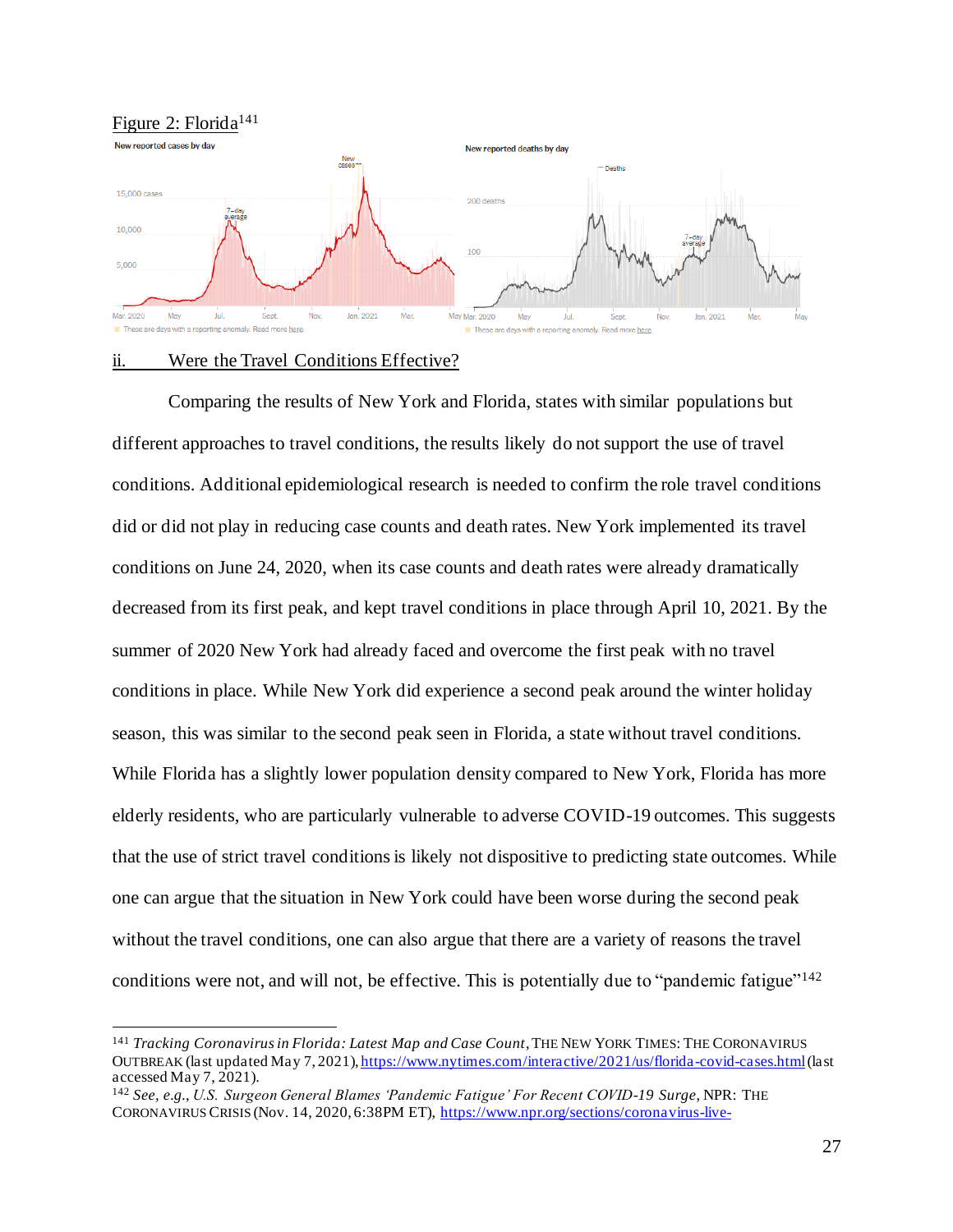and a lack of adherence to the travel conditions, as well as a lack of resources to strictly enforce the travel conditions, rendering them moot.

#### B. Comparison: California and Texas

During the SARS-CoV-2 pandemic, California and Texas also took different measures to respond to the public health situation. California did not implement travel conditions until November 2020, and those conditions are still in place for unvaccinated travelers as of May 2021.<sup>143</sup> By comparison, Texas implemented travel conditionsin March 2020, but removed those conditions by May 2020. A comparison of the death rates for these states shows that Texas has not done worse as a result of lifting its travel conditions. The measures of cases and deaths are similar between Texas and California, even though California still has travel conditions in place.

#### i. Summary of State Death Rates

California has a large population, at 39,512,223, 14.8% of whom are aged 65 or older.<sup>144</sup> California's population per square mile  $(2010)$  was 239.1.<sup>145</sup> By contrast, Texas's population is 28,995, 881, of whom 12.9% are 65 or older.<sup>146</sup> Texas's population per square mile (2010) was 96.3.<sup>147</sup> Based on its size and population, is difficult to find a state which is comparable to California, however Texas is the closest approximation.<sup>148</sup> California and Texas took different approaches to the use of travel conditions to manage the public health risk posed by SARS-CoV-2. A comparison of the death rates shows that the presence or absence of travel conditions did

updates/2020/11/14/934986232/u-s-surgeon-general-blames-pandemic-fatigue-for-recent-covid-19-surge; Heather Hollingsworth and Todd Richmond, *As hospital numbers fall, fatigues staff get relief at last*, ClickOrlando.com (Feb. 25, 2021, 3:19PM, updated Feb. 25, 2021 4:06PM), https://www.clickorlando.com/health/2021/02/25/ashospital-numbers-fall-fatigued-staff-get-relief-at-last/.

<sup>143</sup> Travel, *COVID19.CA.GOV* (Last updated Apr. 27, 2021 2:00 PM), https://covid19.ca.gov/travel/ (last accessed May 7, 2021).

<sup>144</sup> *Quick Facts: California*, UNITED STATES CENSUS BUREAU, https://www.census.gov/quickfacts/CA (last accessed May 7, 2021).

<sup>145</sup> *Id.*

<sup>146</sup> *Quick Facts: Texas*, UNITED STATES CENSUS BUREAU, https://www.census.gov/quickfacts/TX (last accessed May 7, 2021). <sup>147</sup> *Id.*

<sup>148</sup> *US States – Ranked by Population 2021*, WORLD POPULATION REVIEW, https://worldpopulationreview.com/states (last accessed May 9, 2021).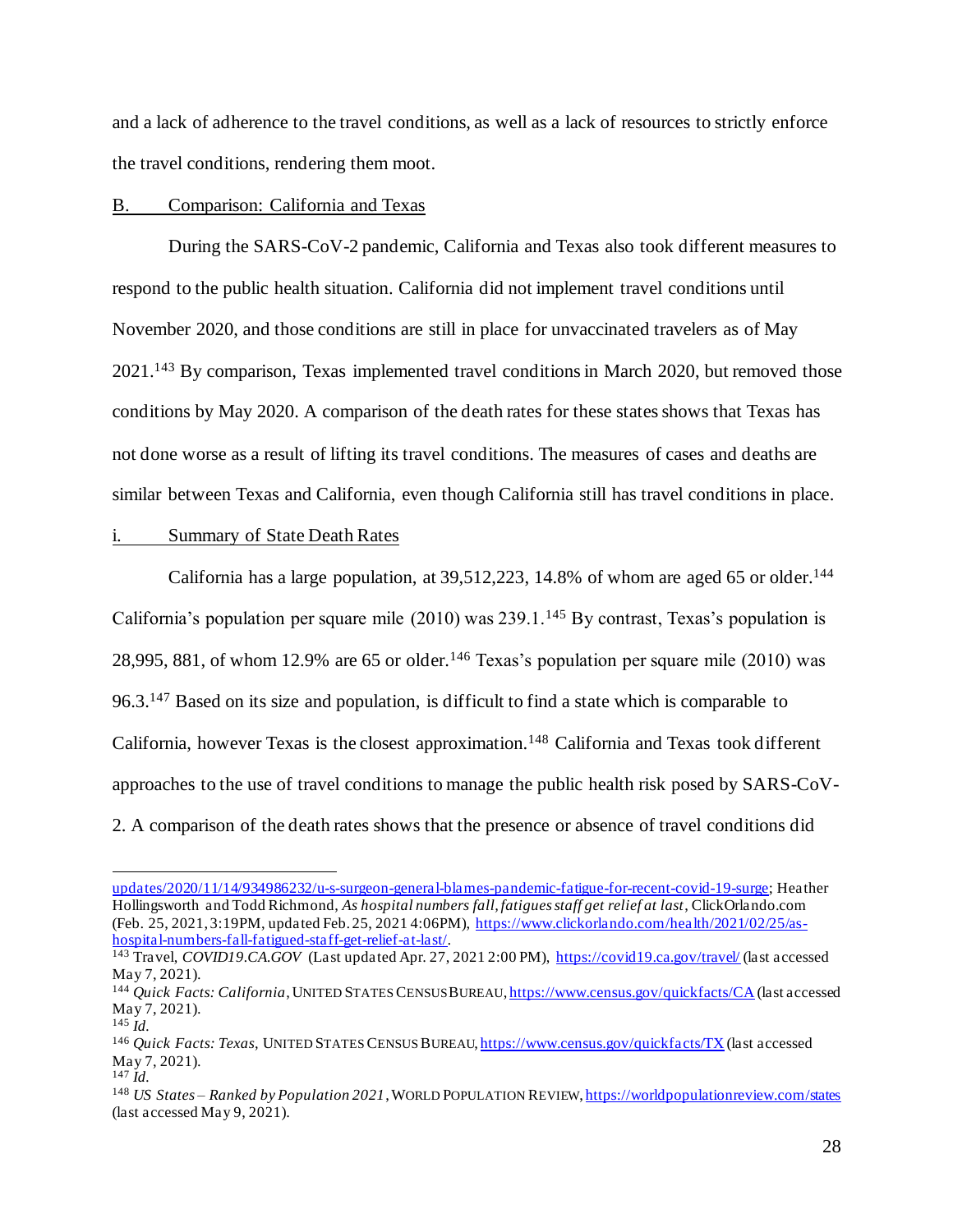not necessarily determine the outcome.

Measured as deaths per 100,000, California's death rate was 154, as of May 7, 2021.<sup>149</sup> Texas's death rate was 170. <sup>150</sup> According to the New York Times chart of COVID-19 disease spread and impact, California did not have a large first peak before the summer, as was seen in New York and Florida. Rather there is a small "hump" of cases and deaths in the summer months of July and August 2020, and then a peak is seen approximately mid-way through November 2020. Ironically this peak corresponds roughly with the implementation of the travel conditions imposed November 13, 2020. This shows that the travel conditions likely were not a direct result of a peak, which had not yet happened, and the use of travel conditions did not avoid the winter peak which was also seen in New York and Florida. Indeed, during the winter peak in California, the death rate was more than double what was seen in New York, which also had strict travel conditions, as well as Florida, which had no travel conditions.

Texas was also spared a first peak in the spring of 2020, and did not see a "hump" of cases and deaths until that summer, at which point the travel conditions were already lifted. Texas did see the winter peak, which was also present in California, New York, and Florida. Notably, while Texas did see this winter peak, the death rate during this time was lower than that seen in California. Texas's death rate during the winter peak reached a high of roughly 342 on January 27, while California's peak was roughly 561, also on January 27. See Figures 3 and 4 below:

#### Figure 3: California<sup>151</sup>

<sup>149</sup> *United States COVID-19 Cases and Deaths by State*, CDC: COVID DATA TRACKER, https://covid.cdc.gov/coviddata-tracker/#cases\_deathsper100klast7days(last accessed May 7, 2021). <sup>150</sup> *Id.*

<sup>&</sup>lt;sup>151</sup> *Tracking Coronavirus in California: Latest Map and Case Count*, THE NEW YORK TIMES: THE CORONAVIRUS OUTBREAK (last updated May 7, 2021), https://www.nytimes.com/interactive/2021/us/california -covid-cases.html (last accessed May 7, 2021).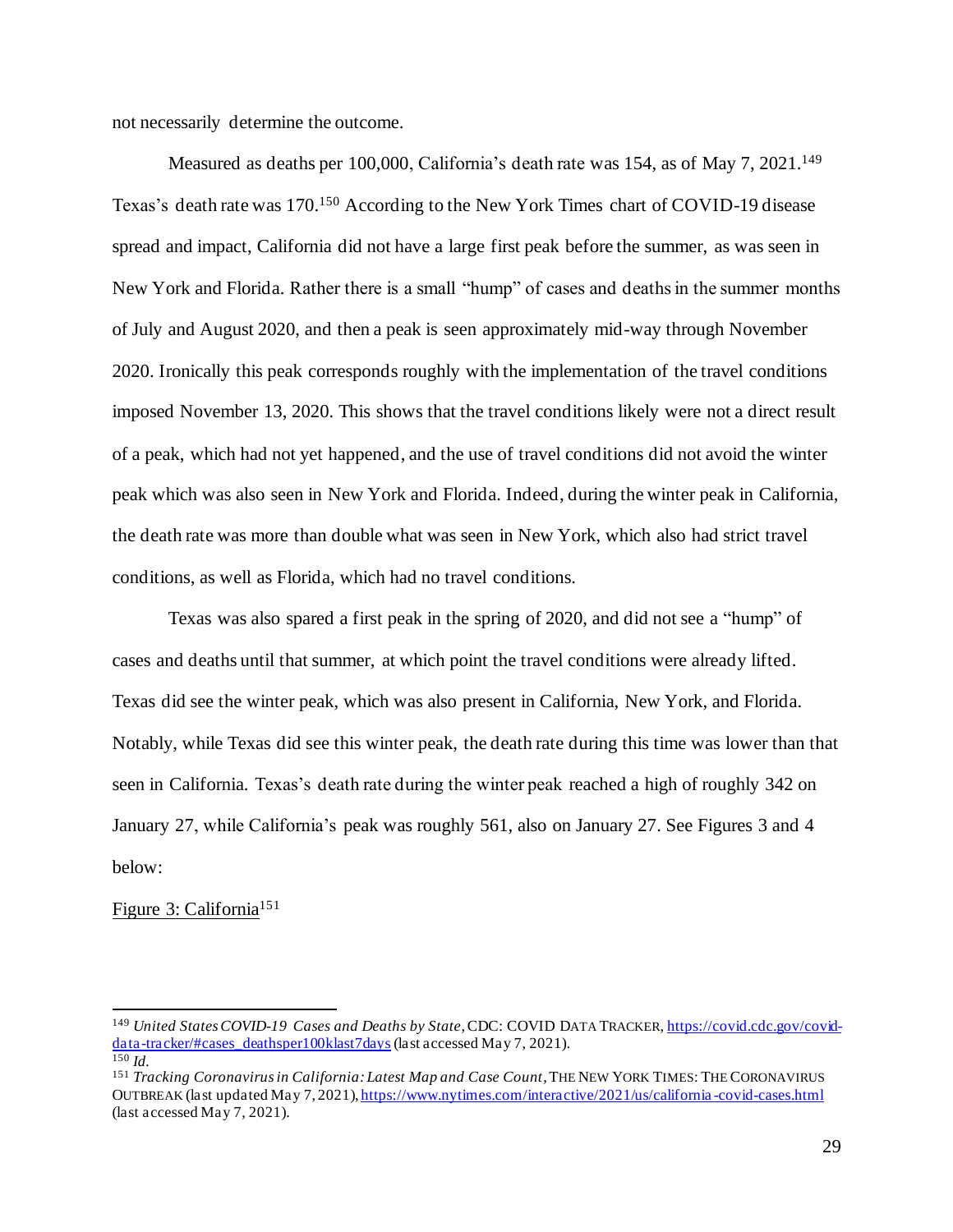

# ii. Were the Travel Conditions Effective?

Comparing the results of California and Texas highlights the different approaches taken regarding the use of travel conditions to manage a public health situation. California did not implement any travel conditions until just prior to the United States' Thanksgiving holiday period, in mid-November 2020. Prior to that, California had not seen a peak of COVID-19 cases. California then experienced a winter peak, which was also seen in Texas, a state which removed its travel conditionsin May 2020. While both states experienced a winter peak, the death rate in California was higher than that in Texas, which had no travel conditions at the time. As of May 2021, California's travel conditions have not been lifted for unvaccinated travelers.<sup>153</sup>

California's case rate and death rate increased dramatically starting in November, even though California implemented strict travel conditions. Some of this could be attributed to the

<sup>152</sup> *Tracking Coronavirus in Texas: Latest Map and Case Count*, THE NEW YORK TIMES: THE CORONAVIRUS OUTBREAK (last updated May 7, 2021), https://www.nytimes.com/interactive/2021/us/texas-covid-cases.html (last accessed May 7, 2021).

<sup>&</sup>lt;sup>153</sup> Travel, *COVID19.CA.GOV* (Last updated Apr. 27, 2021 2:00 PM), https://covid19.ca.gov/travel/ (last accessed May 7, 2021).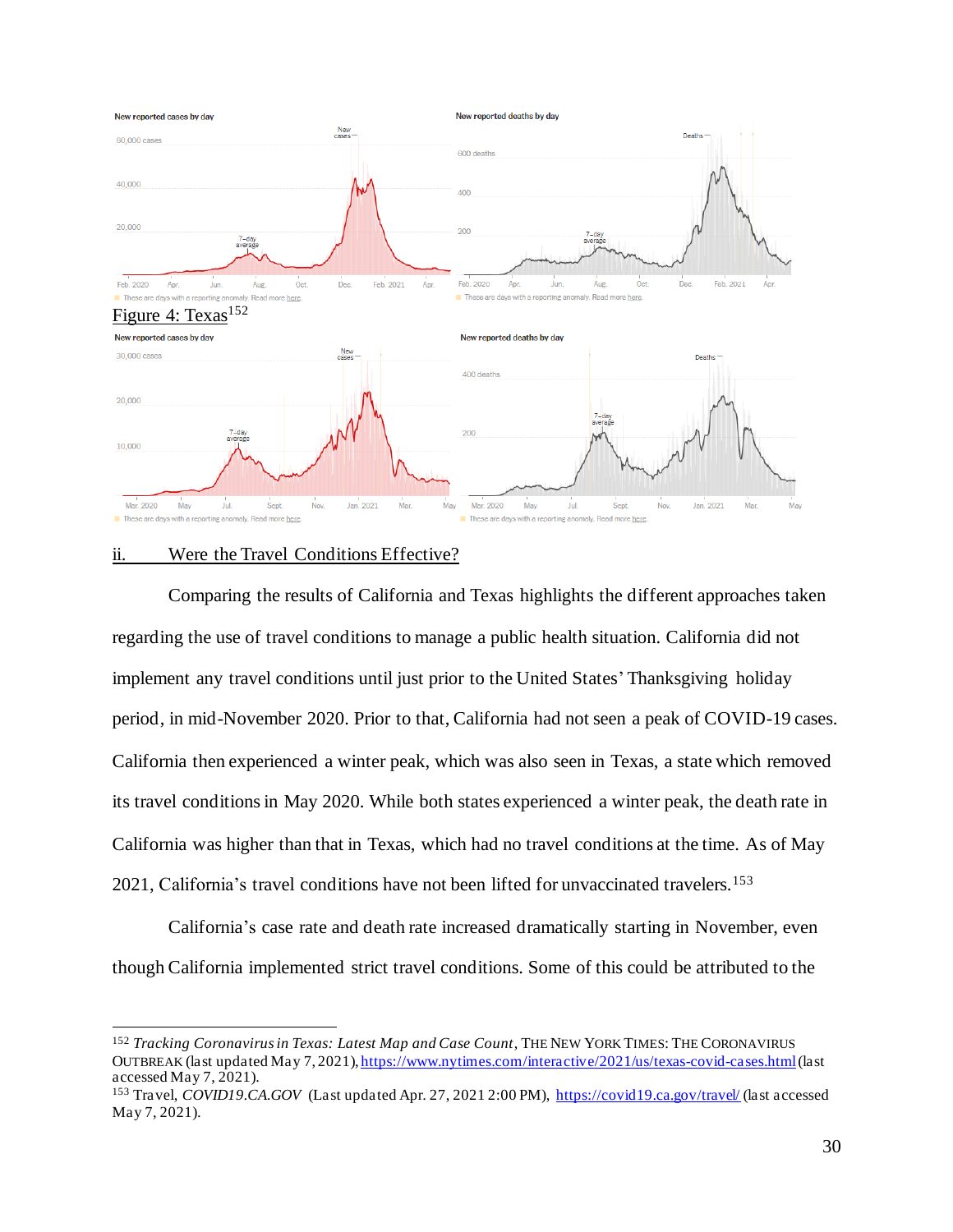holiday season; in addition to strict inter-state travel conditions, California also implemented local requirements to reduce exposure across households. This could indicate that 1) the spike seen in December and January would have been worse without the travel conditions, or 2) the travel conditions were not followed to the extent needed to keep the rate flat. Texas did not see a jump in cases until the summer timeframe, and death rates did not spike until July 7<sup>th</sup>. Cases and death rates came down during the fall, September through November, before spiking again in December and January.

Texas and California both saw the same spike in December and January, however Texas did not have any travel conditions while California had implemented conditions right before the Thanksgiving holiday. While one could hypothesize that the travel conditions may have helped California to reduce the effect of the spike, other states also saw the same holiday spike, including New York and Florida from Section A. This indicates that the use of travel conditions may not be dispositive as to whether states saw spikes in the November 2020 through December 2020 timeframe. This may also indicate that residents were experiencing "pandemic fatigue" and were no longer following the guidance of the travel conditions, thereby diminishing their effectiveness. The Economist also noted this similarity in results between Texas and California in the face of contrasting approaches.<sup>154</sup> The article quotes Ken Miller of Claremont McKenna college: "[p]eople in California are frustrated because they feel like they are experiencing the worst of both worlds."<sup>155</sup>

#### **CONCLUSION**

In an address to the Federalist Society in November 2020, Justice Alito stated that "[t]he pandemic has resulted in previously unimaginable restrictions on individual liberty. . . . We have

<sup>154</sup> *Life, liberty; California v Texas v covid-19*, THE ECONOMIST 6 Feb. 2021: 19(US). BUSINESS INSIGHTS:GLOBAL. Web. 1 Mar. 2021.

<sup>155</sup> *Id.* (quoting Ken Miller, Claremont McKenna college, author of *Texas vs California*).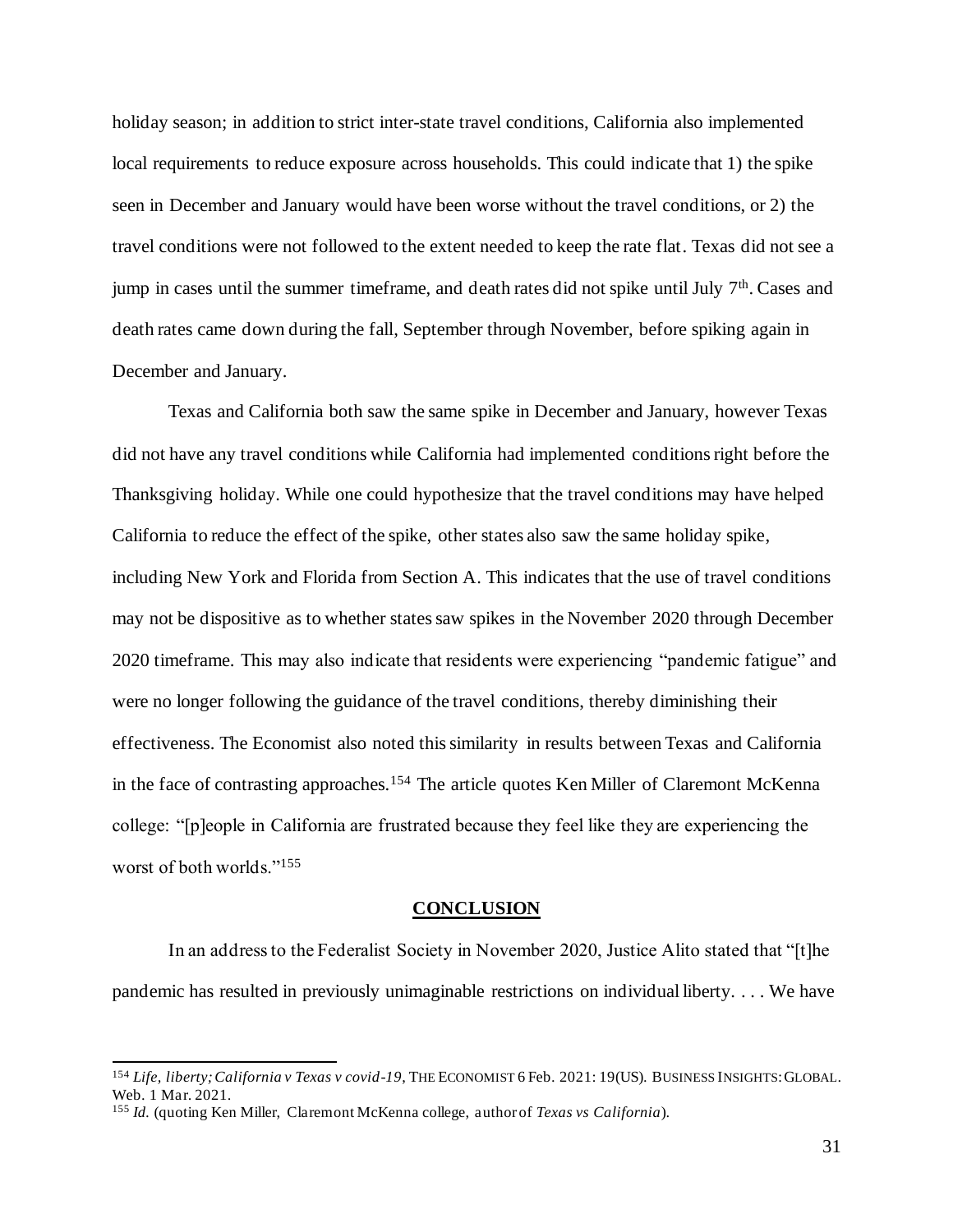never before seen restrictions as severe, extensive, and prolonged as those experienced for most of 2020."<sup>156</sup> He continued that "[i]t [*Jacobson*] did not involve sweeping restrictions imposed across the country for an extended period. And it does not mean that whenever there is an emergency, executive officials have unlimited, unreviewable discretion."<sup>157</sup> With regards to broad executive powers and deference to state police powers, Justice Alito reminded us that:

whatever one may think about the COVID restrictions, we surely don't want them to become a recurring feature after the pandemic has passed. All sorts of things can be called an "emergency" or "disaster of major proportions." Simply slapping on that label cannot provide the ground for abrogating our most fundamental rights. And whenever fundamental rights are restricted, the Supreme Court, and other courts, cannot close their  $eves.<sup>158</sup>$ 

While challenges to state travel conditions were not successful, the examples seen were raised early in the SARS-CoV-2 pandemic, when much was still unknown about this "'novel severe acute respiratory illness' with 'no known cure, no effective treatment, and no vaccine.'"<sup>159</sup> As of this paper's submission in May 2021, we are more than twelve months from when the pandemic began, more is known about the virus's transmission and treatment, and there are currently three vaccines authorized under the FDA's Emergency Use Authorization.<sup>160</sup>

Measures which were accepted by courts in 2020 may no longer be accepted based on our current knowledge of the virus and methods for treating and vaccinating against it. Now that we know more regarding the risk factors, treatment, and have multiple vaccines available, courts may no longer show such broad deference to governors exercising state police powers to manage

<sup>156</sup> Justice Samuel A. Alito, Address to the Federalist Society on the Declination of Individual Liberty (Nov. 12, 2020) (transcript available at AMERICAN RHETORIC.COM

https://www.americanrhetoric.com/speeches/PDFFiles/Samuel%20Alito%20-%20Federalist%20Society.pdf).  $157$  *Id.* 

<sup>158</sup> *Id.*

<sup>159</sup> Carmichaelv. Ige, 470 F. Supp. 3d 1133, 1137 (D. Haw. 2020) (*citing* S. Bay United PentecostalChurch v. Newsom, —— U.S. ——, 140 S. Ct. 1613, 1613 (2020) (mem.) (Roberts, C.J., concurring)).

<sup>160</sup> *FDA Issues Emergency Use Authorization for Third COVID-19 Vaccine*, FDA U.S. FOOD & DRUG ADMINISTRATION (Feb. 27, 2021), https://www.fda.gov/news-events/press-announcements/fda-issues-emergencyuse-authorization-third-covid-19-vaccine.